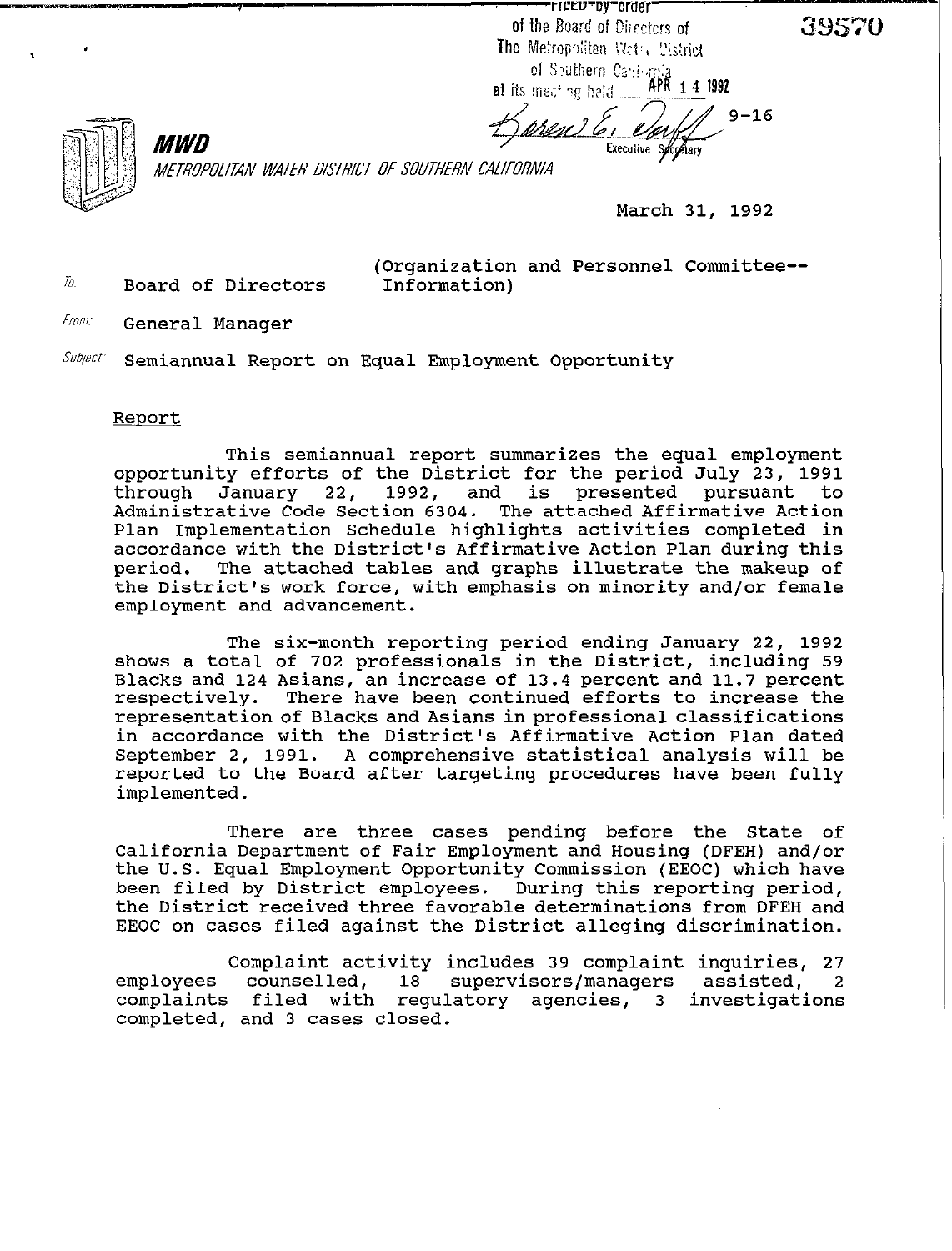Semiannual Report on Equal Employment Opportunity -2- March 31, 1992

A statistical analysis of personnel activities shows new hires consisted of 30.6 percent minority and 22.3 percent female employees. Of the 83 positions awarded through job postings, 42.2 percent minorities and 34.9 percent females were selected. A total of 135 positions were filled through promotions, including 43.0 percent minorities and 34.1 percent females. There were a total of 103 terminations, including 48.5 percent minorities and 35.0 percent females.

#### Board Committee Assionment

This letter was referred for information to the Organization and Personnel Committee because of its authoritv to study, advise and make recommendations with regard to equal employment opportunity and affirmative action, pursuant to Administrative Code Section 2471(d).

Recommendation

For information only.

May

DD:sdv attachments a:Semil-92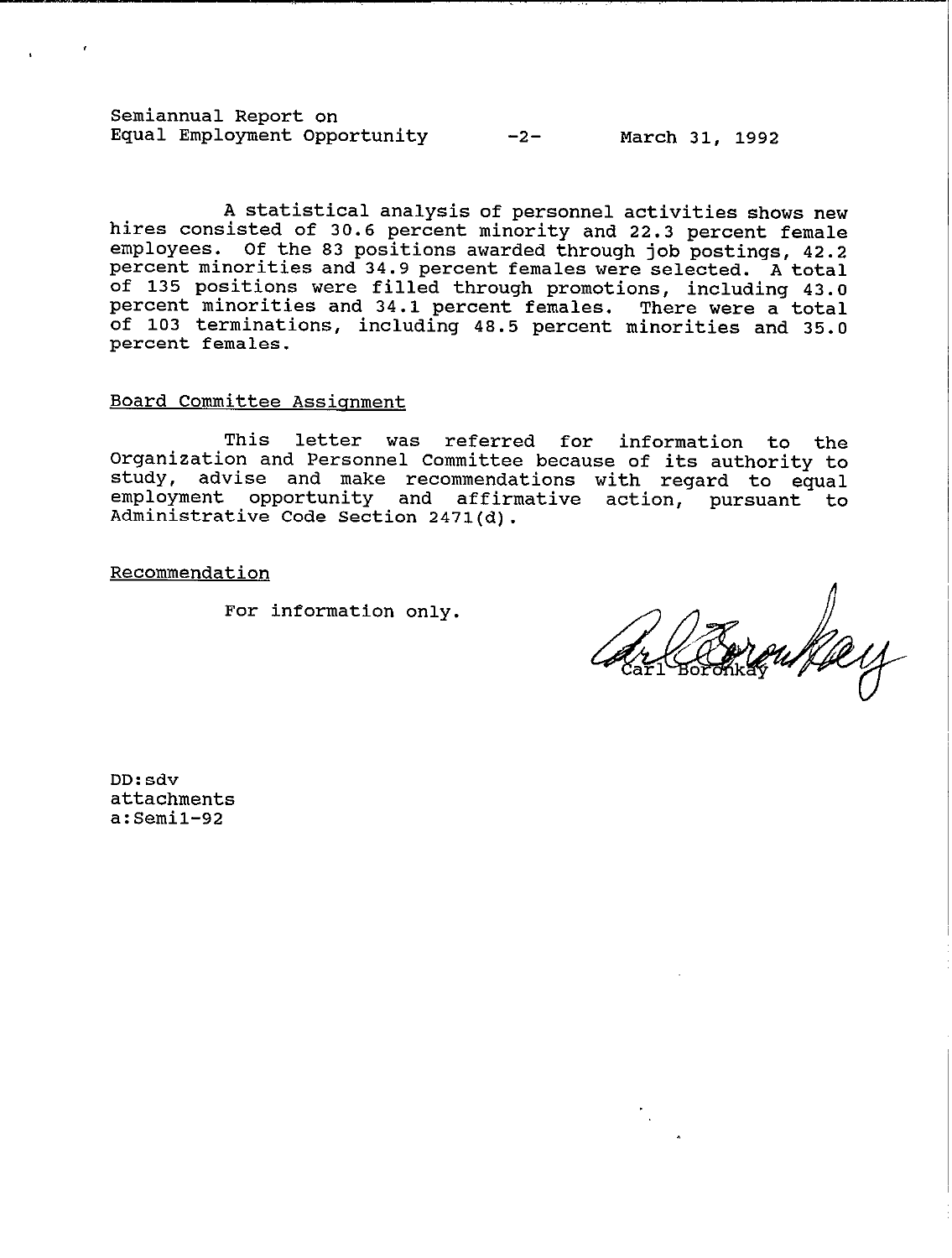#### **AFFIRMATIVE ACTION PLAN IMPLEMENTATION SCHEDULE**

,

 $\sim 10^{11}$  eV

| <b>Action Step</b>                                                                                                               | Ref               | <b>Due Date</b>      | <b>Who</b>            | Completion<br><b>Status</b> |
|----------------------------------------------------------------------------------------------------------------------------------|-------------------|----------------------|-----------------------|-----------------------------|
| Evaluate Department Heads on implementing Plan                                                                                   | 3.1               | Annually             | Board                 |                             |
| Inform supervisors and managers of purpose and<br>content of Plan                                                                | 3.2               | 3/92                 | GM.                   |                             |
| Update Plan                                                                                                                      | 3.2               | As needed            | <b>EEOO</b>           | 9791.                       |
| Report to Board on EEO efforts                                                                                                   | 3.2               | March<br>September   | <b>EEOO</b>           | 4792                        |
| Evaluate Assistant General Managers on<br>implementing Plan                                                                      | 3.2               | Annually             | GM.                   |                             |
| Ensure evaluation of Division Heads and<br>supervisory staff on Plan efforts                                                     | 3.5               | Annually             | AGMs                  |                             |
| Inform AGMs, Department Heads, & Division Heads<br>of Plan activities & progress                                                 | 3.3               | March<br>September   | <b>MJM</b>            |                             |
| Analyze applicant flow statistics                                                                                                | 3.4               | March                | <b>EEOO</b>           | 3/92                        |
| Complete semiannual statistical reports of<br>personnel activities, District achievements &<br>Plan progress; report to AGM & GM | 6.1<br>6.2<br>6.3 | March<br>September   | <b>EEOO</b>           | 3/92                        |
| Present EEO semi-annual reports to EEO Committee                                                                                 | 3.4               | March<br>September   | <b>EEOO</b>           | 11/91                       |
| Display AA Policy Statements                                                                                                     | 3.4<br>4.2        | 4/92                 | <b>EEOO</b>           | Work in<br>progress         |
| Monitor and document hiring and promotional<br>decisions                                                                         | 3.6               | On-going             | AGMs<br>Div.<br>Heads |                             |
| Present Plan and policies at management meetings<br>& employee orientations                                                      | 4.2               | On-going             | <b>EEOO</b>           |                             |
| Communicate existence of Plan & elements of Plan<br>to employees                                                                 | 4.2               | On-going             | <b>EEOO</b>           | W)                          |
| Advise managers & supervisors of Plan<br>implementation responsibilities                                                         | 4.2               | 11/91                | <b>EEOO</b>           | 11/91                       |
| Distribute copy of Division VI, chapter 3,<br>Article 1, Section 6300 of Administration Code to<br>Managers & supervisors        | 4.2               | 11/91                | <b>EEOO</b>           | 11/91                       |
| Meet & confer with employee organizations to<br>obtain nondiscrimination clause in memos of<br>understanding                     | 4.2               | June<br>1992<br>1993 | <b>ERO</b>            |                             |
| Inform EEO-related groups & colleges of AA<br>Policies                                                                           | 4.2               | On-going             | <b>EEOO</b><br>HR.    |                             |
| Notify recruitment sources of EEO commitment                                                                                     | 4.2               | March                | <b>EEOO</b>           | 3/92                        |
| Maintain records on applicant flow, job offers,<br>hires, terminations, promotions, transfers                                    | 6.2               | 2/92                 | HR.                   |                             |
| Maintain ethnic/gender data for each stage of<br>selection process                                                               | 6.2               | 2/92                 | HR.                   |                             |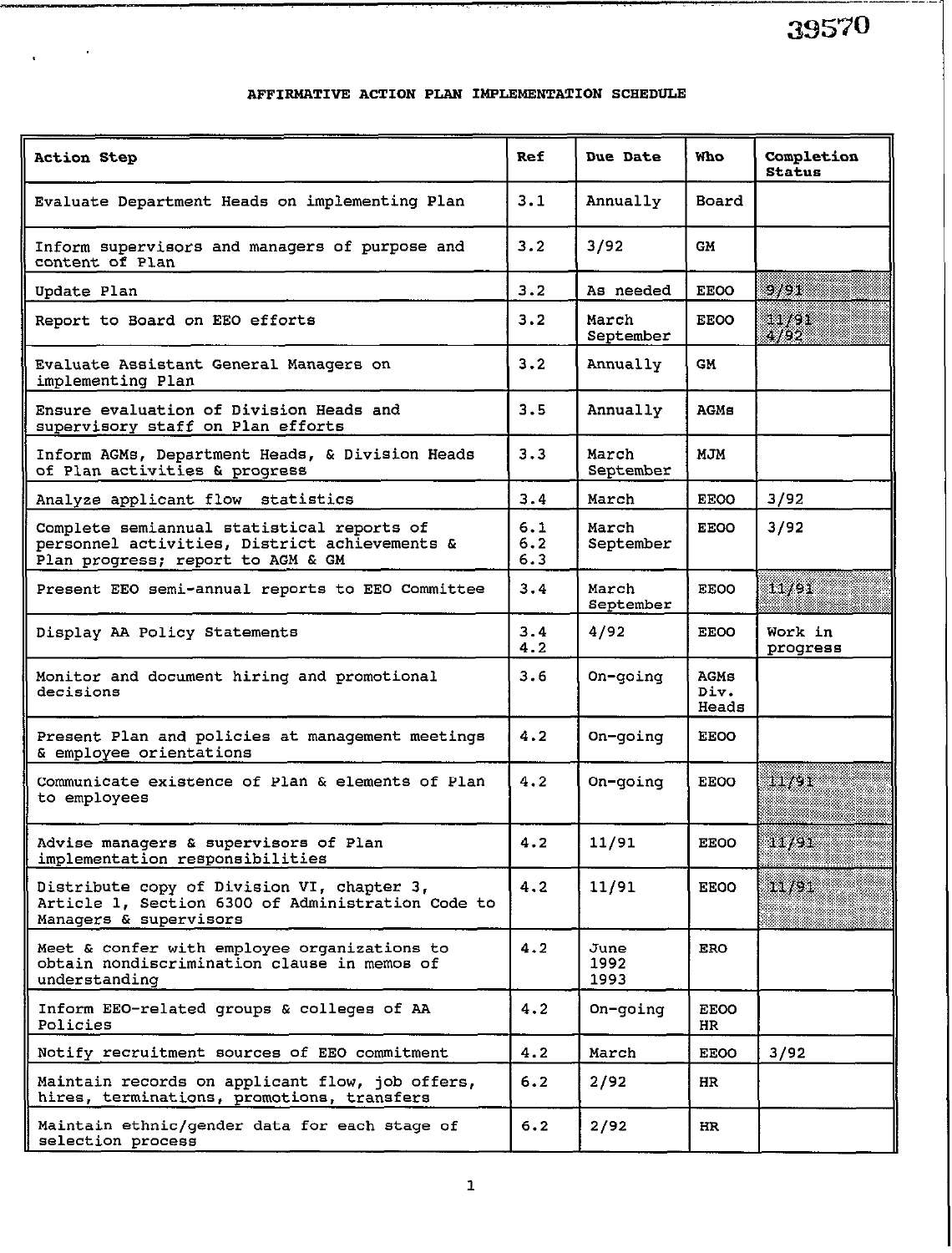| <b>Action Step</b>                                                                                        | Ref            | Due Date                                  | Who                | Completion<br><b>Status</b>              |
|-----------------------------------------------------------------------------------------------------------|----------------|-------------------------------------------|--------------------|------------------------------------------|
| Review & update recruitment & referral sources                                                            | 9.1.1          | On-going                                  | <b>EEOO</b><br>HR. |                                          |
| Track & effectively use applicant sources                                                                 | 9.1.1          | On-going                                  | <b>EEOO</b><br>HR. |                                          |
| Provide interviewing panels with EEO orientation                                                          | 9.1.2          | 1/92                                      | HR.                |                                          |
| Provide EEO training for managers & supervisors &<br>employees                                            | 9.1.4<br>9.2.3 | Develop<br>program<br>schedule<br>by 5/92 | <b>EEOO</b>        | Developing<br>program with<br>Consultant |
| Post anti-discriminatory notices                                                                          | 9.1.5          | On-going                                  | <b>ECOO</b>        | <b>Done</b>                              |
| Provide guidelines on use of "targets"                                                                    | 9.2            | 6/92                                      | <b>EEOO</b>        | Work in<br>progress<br>(PSI)             |
| Develop and implement procedures for "targeting"<br>Blacks & Asians for professional jobs                 | 9.2.5          | 6/92                                      | <b>EEOO</b>        | Work in<br>progress<br>(PSI)             |
| Cumulatively monitor hiring rates for<br>professional jobs                                                | 9.2.5          | March                                     | <b>EEOO</b>        | 3/92                                     |
| Conduct annual applicant flow analyses                                                                    | 9.2.5          | 7/92                                      | <b>EEOO</b>        | Work in<br>progress<br>(PSI)             |
| Establish & maintain file of qualified minority &<br>female applicants                                    | 9.2.1          | $6/92 - 20$ %<br>$12/92 - 50%$            | HR                 |                                          |
| Identify options to improve & increase<br>recruitment & applicant flow of minority & female<br>applicants | 9.1.2<br>9.2.1 | 6/92                                      | <b>EEOO</b>        |                                          |
| Develop & implement Job Specific Application<br><b>Blanks</b>                                             | 9.2.5          | Start<br>12/92                            | HR                 |                                          |
| Develop & implement procedures to retain<br>numerical scores of all candidates interviewed                | 9.2.5          | 2/92                                      | HR                 |                                          |
| Develop & implement program to validate selection<br>process                                              | 9.2.5          | On-going                                  | HR                 |                                          |
| Encourage minority & female employees to refer<br>applicants                                              | 9.2.1          | On-going                                  | <b>EEOO</b><br>HR. |                                          |
| Develop & implement procedures to include EEO<br>Advisory Committee in targeted recruitment<br>efforts    | 9.2.1          | 6/92                                      | <b>EEOO</b>        |                                          |
| Develop & implement procedures for documenting<br>hiring decisions                                        | 9.2.1          | 6/92                                      | <b>EEOO</b>        |                                          |
| Implement procedures for exit reports &<br>interviews                                                     | 9.2.1          | 4/92                                      | <b>EEOO</b>        |                                          |
| Develop, implement & communicate to employees<br>discrimination complaint process                         | 9.2.1          | On-going                                  | <b>EEOO</b>        | 6/90                                     |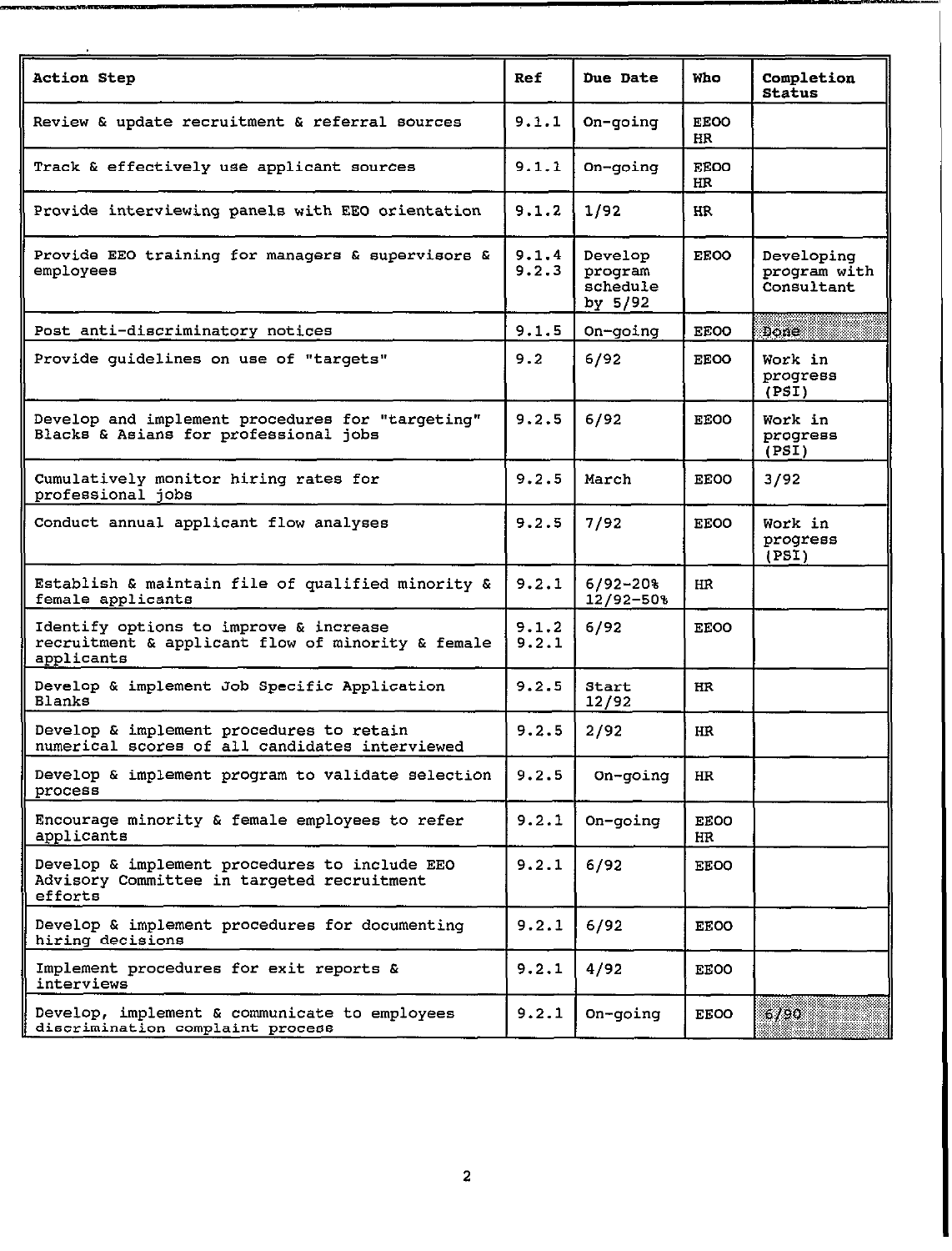#### **TABLE 1 WORK FORCE ANALYSIS INCUMBENT PROFILE PERMANENT EMPLOYEES SIX MONTH COMPARISON**

| <b>CATEGORY</b>         | <b>NUMBER</b> |         | PERCENTAGE PERCENTAGE |
|-------------------------|---------------|---------|-----------------------|
|                         | 1/22/92       | 1/22/92 | 7/20/91               |
| <b>TOTAL EMPLOYEES</b>  | 1985          |         |                       |
| <b>MALES</b>            | 1584          | 79.8%   | 80.0%                 |
| <b>FEMALES</b>          | 401           | 20.2%   | 20.0%                 |
| <b>TOTAL MINORITIES</b> | 650           | 32.7%   | 33.0%                 |
| <b>BLACK</b>            | 160           | 8.1%    | 8.0%                  |
| <b>HISPANIC</b>         | 262           | 13.2%   | 13.0%                 |
| <b>ASIAN</b>            | 207           | 10.4%   | 10.0%                 |
| <b>NATIVE AMERICAN</b>  | 21            | 1.1%    | 1.0%                  |

**TABLE 2 MWD WORK FORCE ANALYSIS EIGHTEEN YEAR COMPARISON PERMANENT EMPLOYEES JANUARY 22,1992** 

| <b>CATEGORY</b>         | 1974  | 1992  |
|-------------------------|-------|-------|
| <b>TOTAL EMPLOYEES</b>  | 1399  | 1985  |
| <b>MALES</b>            | 90.0% | 79.8% |
| <b>FEMALES</b>          | 10.0% | 20.2% |
| <b>TOTAL MINORITIES</b> | 13.3% | 32.7% |
| <b>BLACK</b>            | 2.2%  | 8.1%  |
| <b>HISPANIC</b>         | 7.5%  | 13.2% |
| <b>ASIAN</b>            | 3.3%  | 10.4% |
| NATIVE AMERICAN         | 0.3%  | 1.1%  |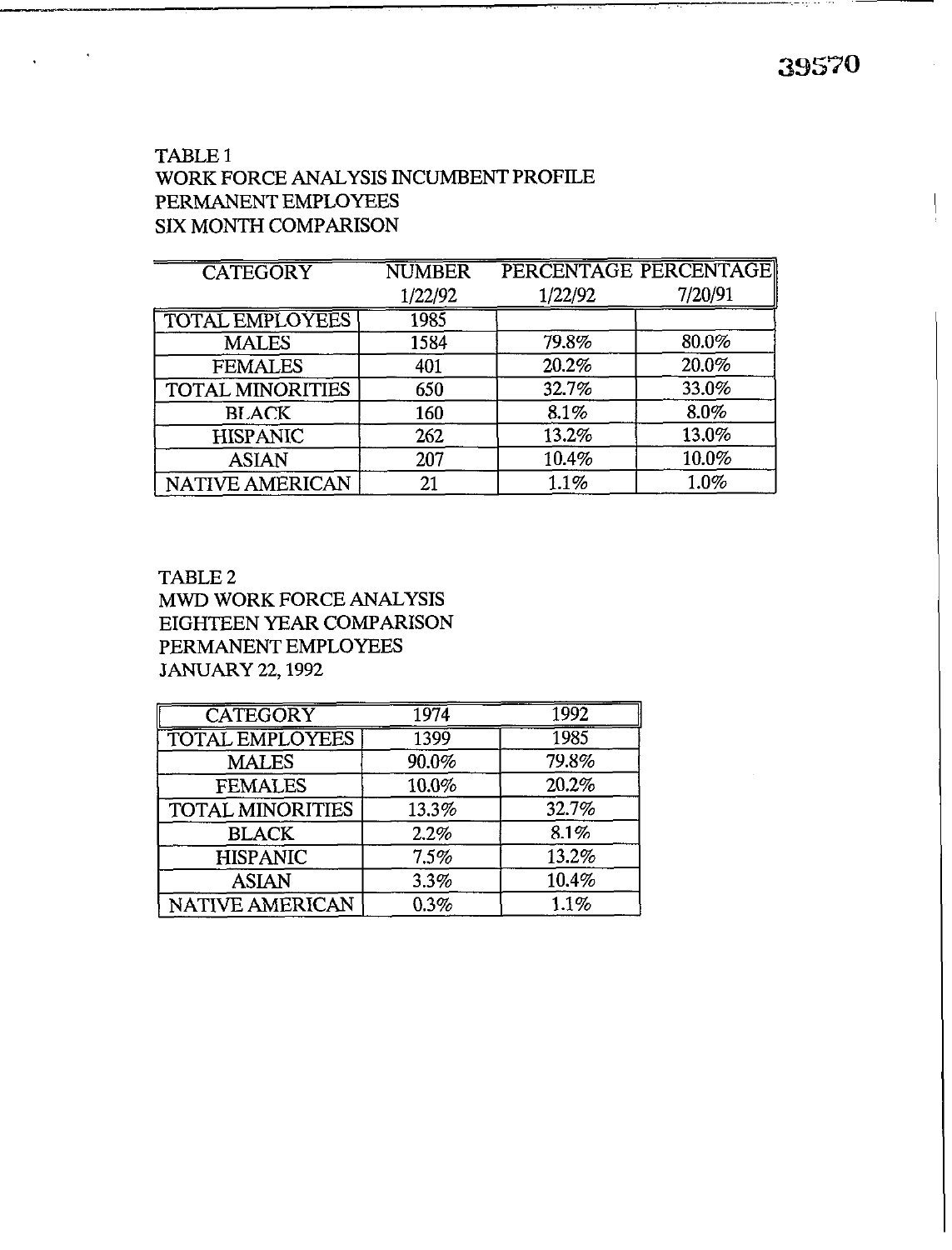#### TABLE 3 MWD WORK FORCE ANALYSIS EEO-4 CATEGORY BY SALARY **JANUARY 18, 1992**

|                       | <b>ANNUAL</b>      | <b>CAUCASIAN</b>        |                |                  | <b>BLACK</b>     | <b>HISPANIC</b>         |                | <b>ASIAN</b> |                  | <b>NATIVE</b>   |              | <b>TOTAL</b> |              |
|-----------------------|--------------------|-------------------------|----------------|------------------|------------------|-------------------------|----------------|--------------|------------------|-----------------|--------------|--------------|--------------|
| EEO-4                 | <b>SALARY</b>      |                         |                |                  |                  |                         |                |              |                  | <b>AMERICAN</b> |              |              |              |
| <b>CATEGORY</b>       | (000's)            | M                       | $\mathbf{F}$   | $\mathbf M$      | $\mathbf{F}$     | $\mathbf M$             | $\mathbf F$    | $\mathbf M$  | $\mathbf F$      | M               | F            | $\mathbf{M}$ | $\mathbf{F}$ |
|                       |                    |                         |                |                  |                  |                         |                |              |                  |                 |              |              |              |
|                       | $0.1 - 15.0$       | 0                       | $\bf{0}$       | 0                | $\bf{0}$         | 0                       | $\bf{0}$       | 0            | 0                | $\bf{0}$        | 0            | 0            | $\mathbf 0$  |
|                       | 16.0 - 19.9        | $\bf{0}$                | $\bf{0}$       | 0                | 0                | 0                       | 0              | 0            | 0                | $\mathbf 0$     | 0            | 0            | 0            |
|                       | $20.0 - 24.9$      | $\bf{0}$                | $\bf{0}$       | 0                | $\bf{0}$         | 0                       | $\theta$       | A            | 0                | $\bf{0}$        | 0            |              | 0            |
|                       | 25.0 - 32.9        | $\mathbf 0$             | $\bf{0}$       | 0                | $\bf{0}$         | 0                       | 0              | 0            | $\theta$         | $\mathbf{0}$    | n            |              | 0            |
| OFFICIALS/            | 33.0 - 42.9        | $\theta$                | 0              | $\theta$         | $\bf{0}$         | 0                       | 0              | A            | 0                | 0               | 0            |              | 0            |
| <b>ADMINISTRATORS</b> | 43.0 - 49.9        | $\theta$                | 0              | $\bf{0}$         | $\Omega$         | $\mathbf o$             | 0              | 0            | $\theta$         | 0               | Λ            |              | Ω            |
|                       | 50.0 - 59.9        | $\mathbf{0}$            | 0              | $\bf{0}$         | 0                | 0                       | 0              | o            | $\bf{0}$         | 0               | 0            |              | 0            |
|                       | 60.0 - 66.9        | $\overline{\mathbf{c}}$ | 0              | 1                | 0                | $\bf{0}$                | 0              | A            | $\boldsymbol{0}$ | 0               | 0            | 3            |              |
|                       | 67.0 - 76.9        | $\mathbf 0$             | $\overline{c}$ | 0                | $\bf{0}$         | $\bf{0}$                | $\bf{0}$       | o            | $\bf{0}$         | $\mathbf{0}$    | ٥            |              | 2            |
|                       | 77.0 - 88.9        | 5                       | $\mathbf{1}$   | 0                | $\boldsymbol{0}$ | $\bf{0}$                | $\bf{0}$       | 0            | 0                | $\bf{0}$        | 0            | 5            |              |
|                       | <b>89.0 - PLUS</b> | 22                      | $\mathbf{1}$   | $\mathbf{1}$     | $\mathbf 0$      | $\overline{\mathbf{2}}$ | $\bf{0}$       | 0            | $\overline{2}$   | $\bf{0}$        | $\mathbf 0$  | 25           | 3            |
|                       |                    |                         |                |                  |                  |                         |                |              |                  |                 |              |              |              |
|                       | $0.1 - 15.0$       | 5.                      | $\bf{0}$       | 0                | $\bf{0}$         | $\mathbf{1}$            | $\mathbf 0$    | 0            | 0                | $\mathbf{0}$    | $\bf{0}$     | 6            | $\mathbf{0}$ |
|                       | $16.0 - 19.9$      | $\bf{0}$                | 0              | $\bf{0}$         | 0                | $\mathbf 0$             | 0              | 0            | 0                | 0               | 0            | 0            | 0            |
|                       | $20.0 - 24.9$      | $\bf{0}$                | $\mathbf{1}$   | $\bf{0}$         | 0                | $\bf{0}$                | 0              |              | 0                | $\bf{0}$        | 0            | Ω            |              |
|                       | 25.0 - 32.9        | 2                       | $\mathbf{1}$   | $\mathbf{1}$     | 13               | $\mathbf{1}$            | 6              |              | 3                | $\bf{0}$        |              | 5            | $24\,$       |
|                       | 33.0 - 42.9        | 15                      | 25             | $\bf{0}$         | 23               | 9                       | 18             | 6            | 16               | 1               |              | 31           | 83           |
| PROFESSIONAL          | 43.0 - 49.9        | 34                      | 28             | 3                | 4                | 6                       | 5              | 12           | 8                | 0               | 0            | 55           | 45           |
|                       | 50.0 - 59.9        | 73                      | 19             | 3                | 0                | 3                       | $\mathbf{1}$   | 19           | 7                | 0               | 0            | 98           | 27           |
|                       | $60.0 - 66.9$      | 75                      | 16             | 5                | $\bf{0}$         | 6                       | 3              | 14           | $\mathcal I$     | $\bf{0}$        | 0            | 100          | 26           |
|                       | 67.0 - 76.9        | 68                      | 13             | 2                | 3                | 6                       | $\bf{0}$       | 15           | 3                | 1               | 0            | 92           | 19           |
|                       | 77.0 - 88.9        | 41                      | 7              | $\mathbf{z}$     | 0                | $\mathbf{1}$            | 0              | 9            | $\mathbf{1}$     | $\mathbf 0$     | $\mathbf 0$  | 53           | 8            |
|                       | 89.0 - PLUS        | 24                      | $\mathbf{1}$   | $\bf{0}$         | $\bf{0}$         | $\mathbf{0}$            | $\mathbf{I}$   | 3            | $\bf{0}$         | $\bf{0}$        | $\mathbf 0$  | 27           | $\mathbf{z}$ |
|                       |                    |                         |                |                  |                  |                         |                |              |                  |                 |              |              |              |
|                       | $0.1 - 15.0$       | $\overline{3}$          | $\bf{0}$       | $\bf{0}$         | 0                | $\mathbf{0}$            | 0              | 0            | 0                | $\mathbf{0}$    | $\mathbf{0}$ | 3            | Ō.           |
|                       | $16.0 - 19.9$      | $\bf{0}$                | 0              | $\bf{0}$         | 0                | $\mathbf{0}$            | 0              | 0            | 0                | 0               | 0            |              | $\mathbf 0$  |
|                       | 20.0 - 24.9        | $\Omega$                | 0              | 0                | 0                | 1                       | 0              | Û            | 0                | $\bf{0}$        | 0            |              | 0            |
|                       | $25.0 - 32.9$      | 3                       | $\mathbf{0}$   | $\boldsymbol{2}$ | 0                | $\mathbf 0$             | $\overline{c}$ | 0            |                  | $\bf{0}$        | 0            | 5            | 3            |
|                       | 33.0 - 42.9        | 35                      | 9              | 8                | 4                | 11                      | 3              | 17           | 4                | 2               |              | 73           | 21           |
| <b>TECHNICIANS</b>    | 43.0 - 49.9        | 83                      | 13             | 3                | 1                | 18                      | 4              | 13           |                  | $\overline{2}$  | $\bf{0}$     | 119          | 19           |
|                       | 50.0 - 59.9        | 70                      | $\overline{2}$ | 3                | $\overline{2}$   | 11                      | 0              | 9            | 1                | 0               | 0            | 93           | 5            |
|                       | 60.0 - 66.9        | 41                      | 1              | $\overline{4}$   | Ô                | 3                       | 0              | 3            | Λ                | $\blacksquare$  | 0            | 52           |              |
|                       | 67.0 - 76.9        | 20                      | 1              | $\mathbf{1}$     | Ω                | 3                       | Û              | 2            | A                | 0               | 0            | 26           |              |
|                       | 77.0 - 88.9        | 6                       | $\mathbf 0$    | 0                |                  |                         |                |              | Λ                |                 |              | 7            |              |
|                       | 89.0 - PLUS        | O.                      | $\mathbf o$    | $\theta$         | 0                | $\bf{0}$                | 0              | 0            | 0                | 0               | 0            | 0            | 0            |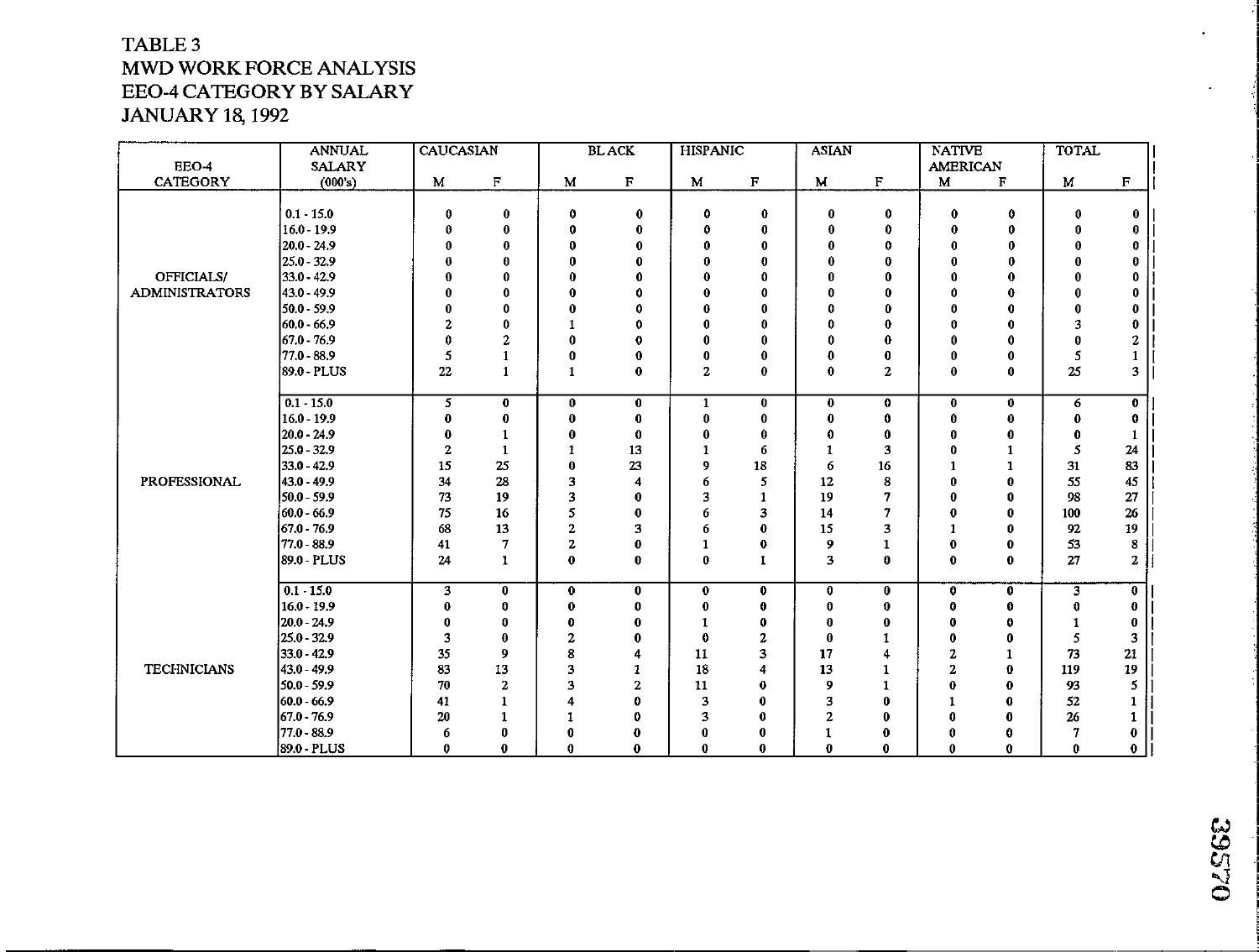### TABLE 3 **CONTINUED**

| $EEO-4$               | <b>ANNUAL</b> | CAUCASIAN               |                         |                         | <b>BLACK</b>            | <b>HISPANIC</b>         |                         | <b>ASIAN</b>   |                         | <b>NATIVE</b>             |                         | <b>TOTAL</b>     |                         |
|-----------------------|---------------|-------------------------|-------------------------|-------------------------|-------------------------|-------------------------|-------------------------|----------------|-------------------------|---------------------------|-------------------------|------------------|-------------------------|
| <b>CATEGORY</b>       | <b>SALARY</b> |                         |                         |                         |                         |                         |                         |                |                         | <b>AMERICAN</b>           |                         |                  |                         |
|                       | (000's)       | М                       | $_{\rm F}$              | $\mathbf M$             | F                       | M                       | F                       | M              | $\mathbf F$             | M                         | F                       | $\mathbf M$      | $\mathbf F$             |
|                       | $0.1 - 15.0$  | $\mathbf 0$             | $\bf{0}$                | $\bf{0}$                | 0                       | 0                       | $\overline{\mathbf{0}}$ | $\bullet$      | $\mathbf 0$             | 0                         | $\bf{0}$                | $\bf{0}$         | $\overline{\mathbf{0}}$ |
|                       | $16.0 - 19.9$ | $\bf{0}$                | $\bf{0}$                | $\bf{0}$                | 0                       | 0                       | $\bf{0}$                | 0              | 0                       | 0                         | 0                       | $\bf{0}$         | 0                       |
|                       | $20.0 - 24.9$ | $\mathbf{1}$            | 3                       | 2                       | 1                       | 0                       | $\bf{2}$                | A              | 0                       | 0                         | 0                       | 3                | 6                       |
|                       | 25.0 - 32.9   | $\mathbf{1}$            | 12                      | $\overline{2}$          | 8                       | 2                       | 3                       |                | 5                       | 0                         | 0                       | 5                | 28                      |
| <b>ADMINISTRATIVE</b> | $33.0 - 42.9$ | $\mathbf{z}$            | 19                      | 3                       | 10                      | 0                       | 9                       | Ñ              | 5                       | 0                         | 1                       | 5                | 44                      |
| <b>SUPPORT</b>        | 43.0 - 49.9   | $\bf{0}$                | 4                       | $\boldsymbol{0}$        | $\bf{0}$                | 0                       | $\mathbf{1}$            |                | 3                       | 0                         | 0                       |                  | 8                       |
|                       | 50.0 - 59.9   | $\theta$                | $\mathbf{1}$            | 0                       | 0                       | 0                       | $\mathbf{z}$            | O              | 1                       | 0                         | 0                       |                  | 4                       |
|                       | $60.0 - 66.9$ | $\bf{0}$                | $\mathbf{1}$            | $\bf{0}$                | 0                       | 0                       | $\bf{0}$                |                | 0                       | 0                         | 0                       |                  | 1                       |
|                       | $67.0 - 76.9$ | $\bf{0}$                | $\bf{0}$                | $\bf{0}$                | 0                       | 0                       | $\bf{0}$                | 0              | 0                       | 0                         | 0                       | 0                | 0                       |
|                       | $77.0 - 88.9$ | $\boldsymbol{0}$        | 0                       | $\bf{0}$                | $\bf{0}$                | 0                       | $\bf{0}$                | 0              | 0                       | 0                         | 0                       | 0                | 0                       |
|                       | 89.0 - PLUS   | $\mathbf 0$             | $\bf{0}$                | $\bf{0}$                | $\bf{0}$                | $\mathbf 0$             | $\bf{0}$                | 0              | 0                       | $\bf{0}$                  | 0                       | 0                | 0                       |
|                       |               |                         |                         |                         |                         |                         |                         |                |                         |                           |                         |                  |                         |
|                       | $0.1 - 15.0$  | $\overline{\mathbf{0}}$ | $\overline{0}$          | $\overline{\mathbf{0}}$ | $\overline{\mathbf{0}}$ | $\overline{\mathbf{0}}$ | $\bf{0}$                | $\bf{0}$       | $\bf{0}$                | $\bf{0}$                  | $\bf{0}$                | $\mathbf{0}$     | $\bf{0}$                |
|                       | $16.0 - 19.9$ | $\bf{0}$                | $\bf{0}$                | 0                       | 0                       | 0                       | $\boldsymbol{0}$        | $\mathbf 0$    | 0                       | 0                         | 0                       | 0                | 0                       |
|                       | $20.0 - 24.9$ | $\mathbf 0$             | $\mathbf 0$             | $\mathbf 0$             | 0                       | $\mathbf 0$             | $\mathbf 0$             | 0              | $\bf{0}$                | 0                         | 0                       | 0                | 0                       |
|                       | 25.0 32.9     | 46                      | $\mathbf{1}$            | $\overline{2}$          | 0                       | 17                      | $\bf{0}$                | 0              | 0                       | $\overline{2}$            | 0                       | 67               | $\mathbf{1}$            |
| <b>SKILLED</b>        | 33.0 - 42.9   | 136                     | 3                       | 19                      | 0                       | 32                      | $\mathbf 0$             | 8              | 0                       | $\mathbf{1}$              | 0                       | 196              | 3                       |
| <b>CRAFT</b>          | 43.0 - 49.9   | 194                     | 3                       | 9                       | 0                       | 34                      | $\mathbf{0}$            | $\mathbf{z}$   | Ô                       | 5                         | 0                       | 244              | 3                       |
|                       | 50.0 59.9     | 34                      | $\overline{2}$          | $\mathbf{2}$            | $\bf{0}$                | $\overline{2}$          | $\mathbf 0$             | $\bf{0}$       | $\bf{0}$                | 0                         | 0                       | 38               | $\mathbf 2$             |
|                       | 60.0 - 66.9   | $\overline{2}$          | 0                       | $\bf{0}$                | 0                       | 0                       | $\bf{0}$                | 0              | $\boldsymbol{0}$        | 0                         | 0                       | $\boldsymbol{2}$ | $\bf{0}$                |
|                       | 67.0 - 76.9   | $\bf{0}$                | 0                       | 0                       | 0                       | 0                       | $\bf{0}$                | 0              | $\bf{0}$                | 0                         | 0                       | $\mathbf{0}$     | 0                       |
|                       | $77.0 - 88.9$ | $\bf{0}$                | $\bf{0}$                | $\bf{0}$                |                         |                         |                         |                |                         |                           |                         |                  |                         |
|                       |               |                         |                         |                         | 0                       | 0                       | 0                       | $\mathbf 0$    | $\bf{0}$                | 0                         | 0                       | 0                | 0                       |
|                       | 89.0 - PLUS   | $\bf{0}$                | 0                       | 0                       | 0                       | $\mathbf 0$             | $\bf{0}$                | $\bf{0}$       | $\bf{0}$                | 0                         | $\bf{0}$                | $\bf{0}$         | 0                       |
|                       | $0.1 - 15.0$  | $\overline{1}$          | $\overline{\mathbf{0}}$ | $\overline{\mathbf{0}}$ | $\overline{\mathbf{0}}$ | $\overline{0}$          | $\overline{\mathbf{0}}$ | $\mathbf{0}$   | $\bf{0}$                | $\bf{0}$                  | $\bf{0}$                | $\mathbf{1}$     | 0                       |
|                       | $16.0 - 19.9$ | $\bf{0}$                | 0                       | 0                       | $\bf{0}$                | $\bf{0}$                | 0                       | $\bf{0}$       | 0                       | $\bf{0}$                  | $\bf{0}$                | $\bf{0}$         | 0                       |
|                       | 20.0 - 24.9   | $\mathbf{1}$            | 0                       | 0                       | $\bf{0}$                | $\overline{2}$          | 0                       | 0              | 0                       | $\bf{0}$                  | $\bf{0}$                | 3                | 0                       |
|                       | $25.0 - 32.9$ | 9                       | 5                       | 4                       | $\bf{0}$                | 10                      | 1                       | 1              | 0                       | 1                         | 0                       | 25               | 6                       |
| <b>SERVICE</b>        | $33.0 - 42.9$ | 18                      | 3                       | 7                       | $\bf{0}$                | 7                       | 0                       | 3              | 0                       | 0                         | 0                       | 35               | 3                       |
| <b>MAINTENANCE</b>    | $43.0 - 49.9$ | 11                      | $\bf{0}$                | $\mathbf{1}$            | 0                       | 4                       | 0                       | 1              | 0                       | $\mathbf{1}$              | 0                       | 18               | 0                       |
|                       | 50.0 - 59.9   | 47                      | $\bf{0}$                | $\mathbf{1}$            | 0                       | 9                       | 0                       | Ω              | 0                       | $\mathbf{1}$              | 0                       | 58               | 0                       |
|                       | $60.0 - 66.9$ | 5                       | $\mathbf 0$             | $\bf{0}$                | $\bf{0}$                | 0                       | 0                       | Ω              | 0                       | 0                         | 0                       | 5                | 0                       |
|                       | 67.0 - 76.9   | $\mathbf 0$             | $\mathbf{0}$            | $\mathbf 0$             | $\bf{0}$                | 0                       | 0                       | Λ              | 0                       | $\mathbf 0$               | 0                       | $\mathbf 0$      | 0                       |
|                       | 77.0 88.9     | $\mathbf 0$             | $\mathbf 0$             | $\mathbf{0}$            | 0                       | $\bf{0}$                | 0                       | 0              | 0                       | $\bf{0}$                  | 0                       | $\mathbf 0$      | 0                       |
|                       | 89.0 - PLUS   | $\mathbf{0}$            | $\mathbf 0$             | $\bf{0}$                | 0                       | $\mathbf 0$             | $\mathbf 0$             | $\mathbf 0$    | $\bf{0}$                | $\bf{0}$                  | 0                       | $\bf{0}$         | 0                       |
|                       |               |                         |                         |                         |                         |                         |                         |                |                         |                           |                         |                  |                         |
|                       | $0.1 - 15.0$  | $\overline{9}$          | $\overline{\mathbf{0}}$ | $\bf{0}$                | $\overline{\mathbf{0}}$ | $\overline{1}$          | $\overline{0}$          | $\overline{0}$ | $\overline{\mathbf{0}}$ | $\overline{\mathfrak{o}}$ | $\overline{\mathbf{0}}$ | $\overline{10}$  | $\overline{\mathbf{0}}$ |
|                       | $16.0 - 19.9$ | $\mathbf 0$             | 0                       | $\bf{0}$                | 0                       | $\bf{0}$                | $\bf{0}$                | $\bf{0}$       | 0                       | 0                         | 0                       | $\mathbf{0}$     | $\bf{0}$                |
|                       | 20.0 - 24.9   | $\mathbf{2}$            | $\overline{\mathbf{4}}$ | $\boldsymbol{2}$        | $\mathbf{1}$            | 3                       | $\mathbf{z}$            | 0              | 0                       | $\boldsymbol{0}$          | 0                       | 7                | 7                       |
|                       | 25.0 - 32.9   | 61                      | 19                      | 11                      | 21                      | 30                      | 12                      | $\overline{2}$ | 9                       | 3                         | 1                       | 107              | 62                      |
|                       | $33.0 - 42.9$ | 206                     | 59                      | 37                      | 37                      | 59                      | 30                      | 34             | 25                      | $\overline{4}$            | 3                       | 340              | 154                     |
| <b>TOTAL</b>          | 43.0 - 49.9   | 322                     | 48                      | 16                      | 5                       | 62                      | 10                      | 28             | 12                      | 8                         | 0                       | 436              | 75                      |
|                       | 50.0 - 59.9   | 224                     |                         | 9                       | 2                       |                         |                         |                |                         |                           |                         |                  |                         |
|                       |               |                         | 24                      |                         |                         | 25                      | 3                       | 28             | 9                       | 1                         | 0                       | 287              | 38                      |
|                       | 60.0 - 66.9   | 125                     | 18                      | 10                      | 0                       | 9                       | 3                       | 17             | 7                       | 1                         | 0                       | 162              | 28                      |
|                       | $67.0 - 76.9$ | 88                      | 16                      | 3                       | 3                       | 9                       | 0                       | 17             | 3                       | $\mathbf{1}$              | 0                       | 118              | 22                      |
|                       | 77.0 - 88.9   | 52                      | 8                       | 2                       | 0                       | 1                       | 0                       | 10             | $\mathbf{1}$            | $\bf{0}$                  | 0                       | 65               | 9                       |
|                       | 89.0 - PLUS   | 46                      | $\overline{2}$          | $\mathbf{1}$            | 0                       | $\overline{2}$          | $\mathbf{1}$            | 3              | $\mathbf{z}$            | $\bf{0}$                  | 0                       | 52               | 5                       |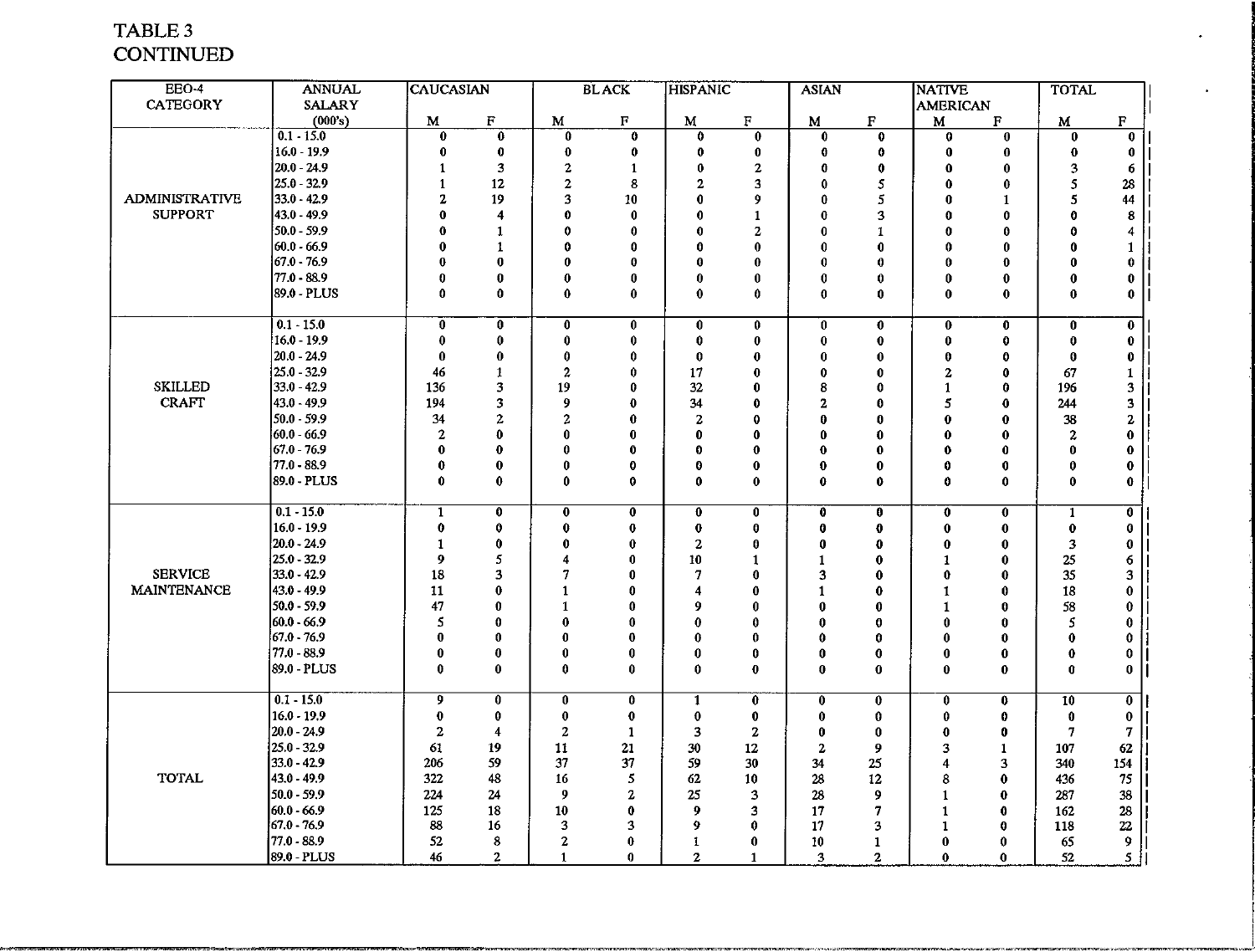#### **TABLE 4 POSITIONS AWARDED THROUGH JOB POSTINGS JULY 23,1991 -JANUARY 22,1992**

| EEO-4<br><b>CATEGORY</b>                | <b>CAUCASIAN</b><br>М | R            | M        | <b>BLACK</b><br>F<br>м |              | <b>HISPANIC</b><br><b>ASIAN</b><br>⊷<br>м |    |          | <b>NATIVE</b><br><b>AMERICAN</b><br>М |          | <b>TOTAL</b><br>М |    |
|-----------------------------------------|-----------------------|--------------|----------|------------------------|--------------|-------------------------------------------|----|----------|---------------------------------------|----------|-------------------|----|
| OFFICIALS/                              |                       |              |          |                        |              |                                           |    |          |                                       |          |                   |    |
| <b>ADMINISTRATORS</b>                   | $\mathbf{0}$          |              |          | 0                      | 0            | 0                                         | 0  | $\bf{0}$ | $\mathbf 0$                           | $\bf{0}$ |                   | u. |
| <b>PROFESSIONALS</b>                    | 11                    | 10           | 0        | 3                      |              |                                           |    |          | $\mathbf 0$                           | $\bf{0}$ | 17                | 21 |
| <b>TECHNICIANS</b>                      | 12                    | $\mathbf{2}$ | $\bf{0}$ | $\bf{0}$               |              |                                           |    | 0        | 0                                     | 0        | 19                |    |
| <b>ADMINISTRATIVE</b><br><b>SUPPORT</b> | 0                     |              | $\bf{0}$ | $\mathbf{z}$           | $\mathbf{0}$ | $\mathbf{0}$                              | 0  |          | $\mathbf 0$                           | 0        |                   |    |
| <b>SKILLED CRAFT</b>                    | 9                     | 0            | 0        | $\mathbf{0}$           |              | $\mathbf{0}$                              |    | 0        |                                       | 0        | 14                |    |
| <b>SERVICE</b><br><b>MAINTENANCE</b>    | 3                     | $\mathbf{0}$ | 0        | $\mathbf{0}$           |              | $\mathbf{o}$                              | 0. | 0        | 0                                     | 0        |                   |    |
| <b>TOTAL</b>                            | 35                    | 13           | 0        |                        | 10           |                                           |    |          |                                       |          | 54                | 29 |

| <b>TOTAL</b>         |  |
|----------------------|--|
| %<br><b>MINORITY</b> |  |
| EMALE                |  |

#### **TABLE 5 MWD POSITIONS AWARDED THROUGH PROMOTIONS**  JULY 23, 1991 - JANUARY 22, 1992

| EEO-4                                   | <b>CAUCASIAN</b> |              | <b>BLACK</b>   |              | <b>HISPANIC</b> |              | <b>ASIAN</b> |          | <b>NATIVE</b><br><b>AMERICAN</b> |          | <b>TOTAL</b> |    |
|-----------------------------------------|------------------|--------------|----------------|--------------|-----------------|--------------|--------------|----------|----------------------------------|----------|--------------|----|
| <b>CATEGORY</b>                         | M                | R            | M              | F.           | M               |              | M            |          | M                                | Ħ        | M            |    |
| OFFICIALS/<br><b>ADMINISTRATORS</b>     | $\mathbf{2}$     | $\bf{0}$     | 0              | $\mathbf{0}$ | $\bf{0}$        |              |              | $\bf{0}$ | $\mathbf 0$                      | 0        | 2            |    |
| <b>PROFESSIONALS</b>                    | 25               | 10           |                | 6.           |                 |              | 3            | 3        | $\mathbf 0$                      |          | 35           | 26 |
| <b>TECHNICIANS</b>                      | 13               | 6.           | $\overline{2}$ | $\mathbf{0}$ |                 |              | $\mathbf{2}$ | 0        | $\bf{0}$                         | $\bf{0}$ | 22           | 8  |
| <b>ADMINISTRATIVE</b><br><b>SUPPORT</b> | $\mathbf{0}$     | $2^{\circ}$  | 0              | $\mathbf{2}$ |                 | $\mathbf{2}$ |              |          | 0                                | 0        | 2            |    |
| SKILLED CRAFT                           | 16               |              |                | $\mathbf{0}$ |                 | 0            | 0            | 0        |                                  | 0        | 25           |    |
| <b>SERVICE</b><br><b>MAINTENANCE</b>    | $\mathbf 0$      | $\mathbf{2}$ |                | $\mathbf 0$  |                 | $\bf{0}$     | 0            | 0        | 0                                | $\bf{0}$ | 3            |    |
| <b>TOTAL</b>                            | 56               | 21           |                | 8.           | 19              | 10           | o.           | n.       |                                  |          | 89           | 46 |

| "A T                 | Ð |
|----------------------|---|
| <b>INORITY</b><br>%. |   |
| 7ALE                 |   |

02562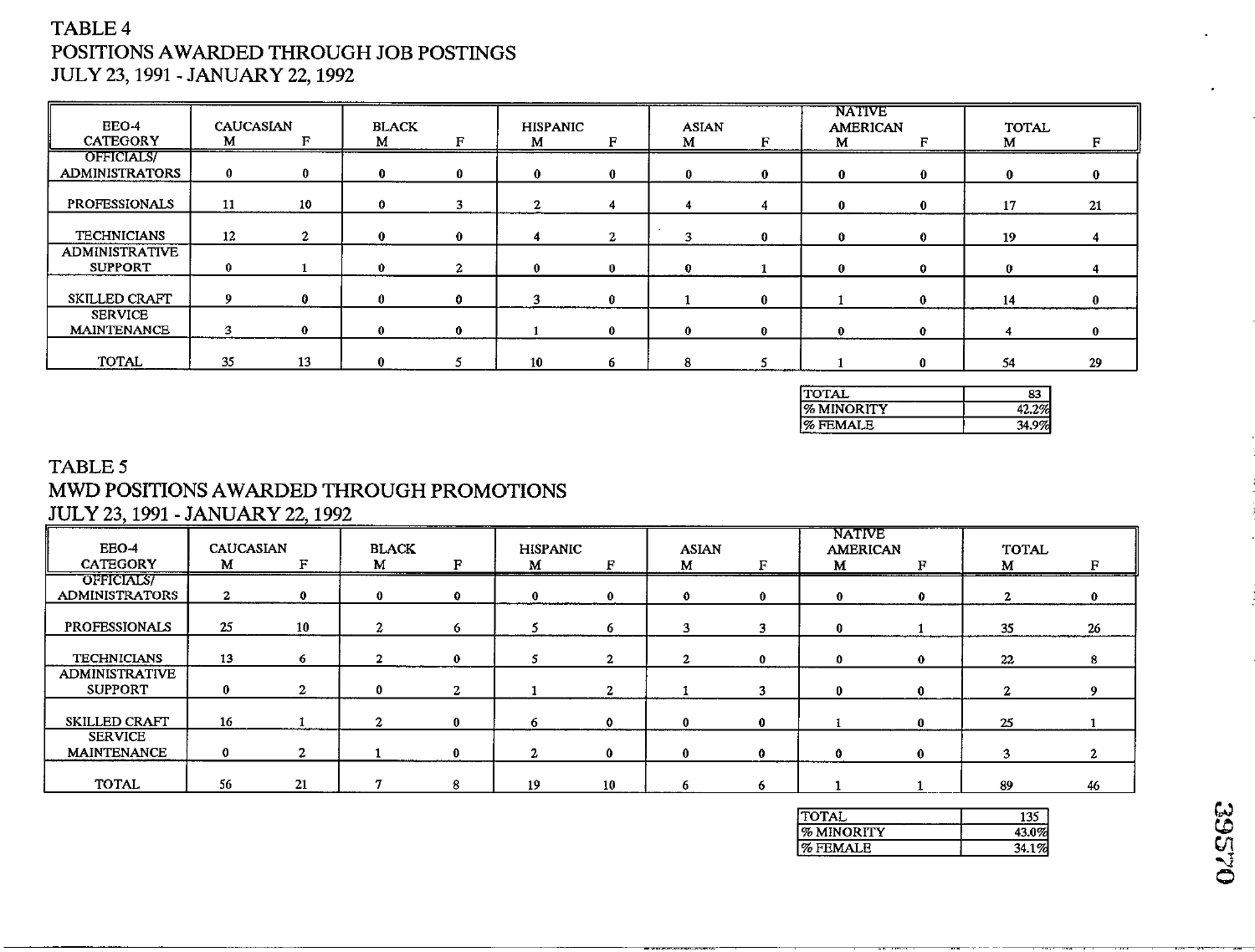### **APPLICANT FLOW JULY 23,199l -JANUARY 22,1992**

| EEO <sub>4</sub>                        | <b>CAUCASIAN</b> |              | <b>BLACK</b> |              | <b>HISPANIC</b> |              | <b>ASIAN</b> |     | <b>NATIVE</b><br><b>AMERICAN</b> |              | <b>TOTAL</b> |      |
|-----------------------------------------|------------------|--------------|--------------|--------------|-----------------|--------------|--------------|-----|----------------------------------|--------------|--------------|------|
| <b>CATEGORY</b>                         | М                |              | м            | Ħ            | M               | Е            | м            | Е   | M                                | F.           | M            |      |
| OFFICIALS/<br><b>ADMINISTRATORS</b>     | 23               | $\mathbf{2}$ | 8            |              | 12              |              | 14           |     |                                  | 0            | 58           | 12   |
| <b>PROFESSIONALS</b>                    | 730              | 225          | 102          | 66           | 109             | 28           | 353          | 91  |                                  |              | 1301         | 411  |
| <b>TECHNICIANS</b>                      | 351              | 50           | 82           | 15           | 107             | 11           | 187          | 41  | 6                                |              | 733          | 118  |
| <b>ADMINISTRATIVE</b><br><b>SUPPORT</b> | 173              | 122          | 51           | 170          | 75              | 84           | 69           | 126 |                                  | b.           | 373          | 508  |
| <b>SKILLED CRAFT</b>                    | 13               | $\bf{0}$     | $\mathbf{2}$ | $\mathbf{0}$ |                 | $\bf{0}$     | $2^{\circ}$  | 0   | $\mathbf 0$                      | $\mathbf{0}$ | 18           | 0    |
| <b>SERVICE</b><br><b>MAINTENANCE</b>    | 34               | 0            | 14           | 0            | 34              | $\mathbf{2}$ |              | 0   | $\bf{0}$                         |              | 87           | 3    |
| <b>TOTAL</b>                            | 1324             | 399          | 259          | 253          | 338             | 132          | 630          | 259 | 19                               | ą            | 2570         | 1052 |

| <b>TOTAL</b>      |  |
|-------------------|--|
| <b>% MINORITY</b> |  |
| % FEMALE          |  |

### TABLE 7 **NEW HIRES BY EEO-4 CATEGORY JULY 23,1991 -JANUARY 22,1992**

| EEO-4                                   | <b>CAUCASIAN</b> | Е        | <b>BLACK</b> | Р            | <b>HISPANIC</b> | Е            | <b>ASIAN</b> |    | <b>NATIVE</b><br><b>AMERICAN</b> |   | <b>TOTAL</b> |          |
|-----------------------------------------|------------------|----------|--------------|--------------|-----------------|--------------|--------------|----|----------------------------------|---|--------------|----------|
| <b>CATEGORY</b>                         | M                |          | M            |              | M               |              | M            | Ħ  | M                                | Е | м            |          |
| OFFICIALS/<br><b>ADMINISTRATORS</b>     |                  |          | 0            | $\mathbf 0$  | $\mathbf{0}$    | $\bf{0}$     |              |    | Ω                                | 0 |              |          |
| <b>PROFESSIONALS</b>                    | 32               | 15       | 2            |              |                 |              |              |    | 0                                | 0 | 42           | 26       |
| <b>TECHNICIANS</b>                      | 29               |          |              |              |                 |              |              |    |                                  | U | 45           | 6        |
| <b>ADMINISTRATIVE</b><br><b>SUPPORT</b> | $\mathbf 0$      |          |              |              | 0               | 0            | 0.           |    | 0                                | 0 |              |          |
| <b>SKILLED CRAFT</b>                    | 42               |          |              | $\mathbf{0}$ | 10              | 0            |              | 0  | $\mathbf 0$                      | 0 | 57           |          |
| <b>SERVICE</b><br><b>MAINTENANCE</b>    | $\mathbf{2}$     | $\bf{0}$ |              | $\mathbf{0}$ |                 | $\mathbf{0}$ | $\mathbf{0}$ | 0  | 0                                | 0 |              | $\bf{0}$ |
| <b>TOTAL</b>                            | 106              | 28       | ۰            |              | 19              | 2            | 15           | Ð. |                                  | 0 | 150          | 43       |

| <b>TOTAL</b> |  |
|--------------|--|
| % MINORITY   |  |
| % FEMALE     |  |

04568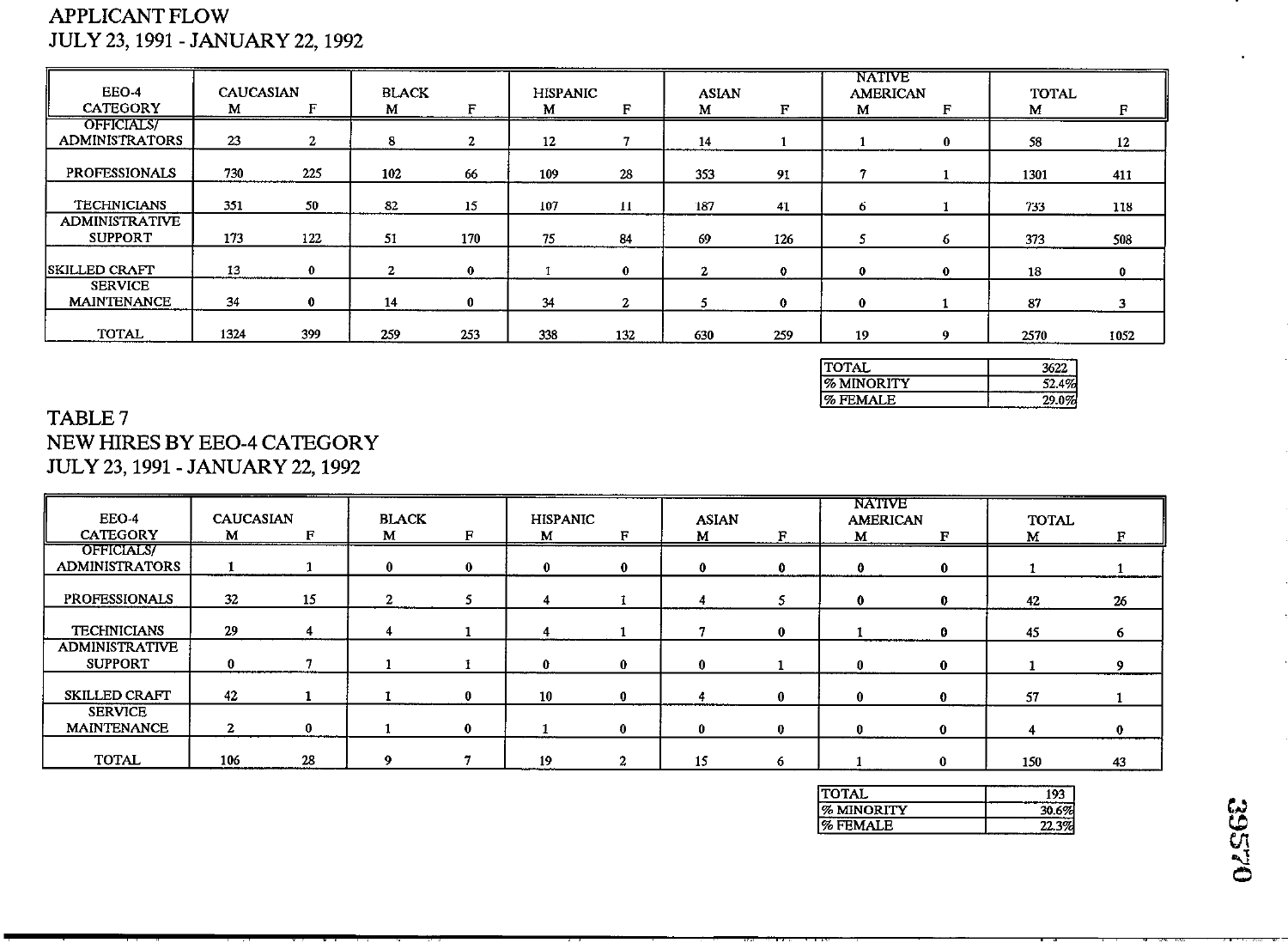#### **TABLE 8 TERMINATIONS - DISCHARGED JULY 23,1991 -JANUARY 22,1992**

| -------------<br>EEO-4                  | CAUCASIAN    |          | <b>BLACK</b> |          | <b>HISPANIC</b> |   | <b>ASIAN</b> |          | <b>NATIVE</b><br><b>AMERICAN</b> |   | <b>TOTAL</b> |          |
|-----------------------------------------|--------------|----------|--------------|----------|-----------------|---|--------------|----------|----------------------------------|---|--------------|----------|
| <b>CATEGORY</b>                         | M            |          | М            | Е        | М               | Е | м            |          | M                                | F | M            |          |
| OFFICIALS/<br><b>ADMINISTRATORS</b>     | $\mathbf{0}$ |          |              |          |                 |   |              |          |                                  |   |              |          |
|                                         |              | v        | $\bf{0}$     | 0        | $\bf{0}$        |   | 0            | 0.       | 0                                |   |              |          |
| <b>PROFESSIONALS</b>                    | $\mathbf{0}$ | ŋ        |              | 0        |                 |   | $\bf{0}$     | 0        | $\bf{0}$                         |   |              | 0        |
| <b>TECHNICIANS</b>                      | $\bf{0}$     | 0.       | 0.           | $\bf{0}$ | 0               |   | 0.           |          | $\mathbf 0$                      | 0 |              | 0.       |
| <b>ADMINISTRATIVE</b><br><b>SUPPORT</b> | $\mathbf{0}$ | 0        | $\bf{0}$     | 0        |                 |   | 0            | o        | $\mathbf 0$                      | 0 |              | IJ.      |
| <b>SKILLED CRAFT</b>                    |              | 0        | -0           | 0        |                 | 0 | 0            | 0        | $\mathbf 0$                      | 0 |              | 0        |
| <b>SERVICE</b><br><b>MAINTENANCE</b>    | $\mathbf 0$  | $\bf{0}$ |              | $\bf{0}$ |                 |   | v            | $\bf{0}$ | $\mathbf 0$                      | 0 |              | $\bf{0}$ |
| <b>TOTAL</b>                            |              | 0        |              | 0        |                 |   | 0            | 0        | $\mathbf{0}$                     | o |              |          |

| TOTA        |  |
|-------------|--|
| 1% MINORITY |  |
| % FEMALE    |  |

#### **TABLE 9 TERMINATIONS - RESIGNED JULY 23,1991 -JANUARY 22,1992**

| EEO-4                                   | CAUCASIAN    |    | <b>BLACK</b> |              | <b>HISPANIC</b> |                | <b>ASIAN</b> |    | <b>NATIVE</b><br><b>AMERICAN</b> |             | <b>TOTAL</b> |              |
|-----------------------------------------|--------------|----|--------------|--------------|-----------------|----------------|--------------|----|----------------------------------|-------------|--------------|--------------|
| <b>CATEGORY</b>                         | М            | R  | M            | R            | M               | Р              | М            | с  | M                                | Р           | М            | $\mathbf{r}$ |
| OFFICIALS/<br><b>ADMINISTRATORS</b>     | $\mathbf 0$  | 0  | 0            | 0            | $\bf{0}$        | -0             |              | 0  | -0                               | 0           |              | O.           |
|                                         |              |    |              |              |                 |                |              |    |                                  |             |              |              |
| <b>PROFESSIONALS</b>                    | 3            |    | 0            |              | 0               | 0              |              | o  | 0                                | 0           |              |              |
| <b>TECHNICIANS</b>                      | 10           |    |              | $\mathbf{0}$ |                 |                |              |    | $\mathbf 0$                      | 0           | 25           |              |
| <b>ADMINISTRATIVE</b><br><b>SUPPORT</b> |              |    |              |              | $\bf{0}$        |                | $\mathbf{2}$ |    | -0                               | 0           | Ð.           | 17           |
| <b>SKILLED CRAFT</b>                    | $\mathbf{z}$ | 0  |              | $\mathbf 0$  |                 | 0              | 0            | -0 | 0                                | 0           |              |              |
| <b>SERVICE</b><br><b>MAINTENANCE</b>    | 9            | 9  |              |              | э               | $\overline{2}$ |              | 0  |                                  | $\mathbf 0$ | 16           | 12           |
| <b>TOTAL</b>                            | 26           | 19 |              | n.           |                 |                | 11           |    |                                  | O           | 53           | 36           |

| 'TOTAI                | Rg |
|-----------------------|----|
| <b>NORITY</b><br>Yo.  |    |
| $\%$<br><b>FEMALE</b> |    |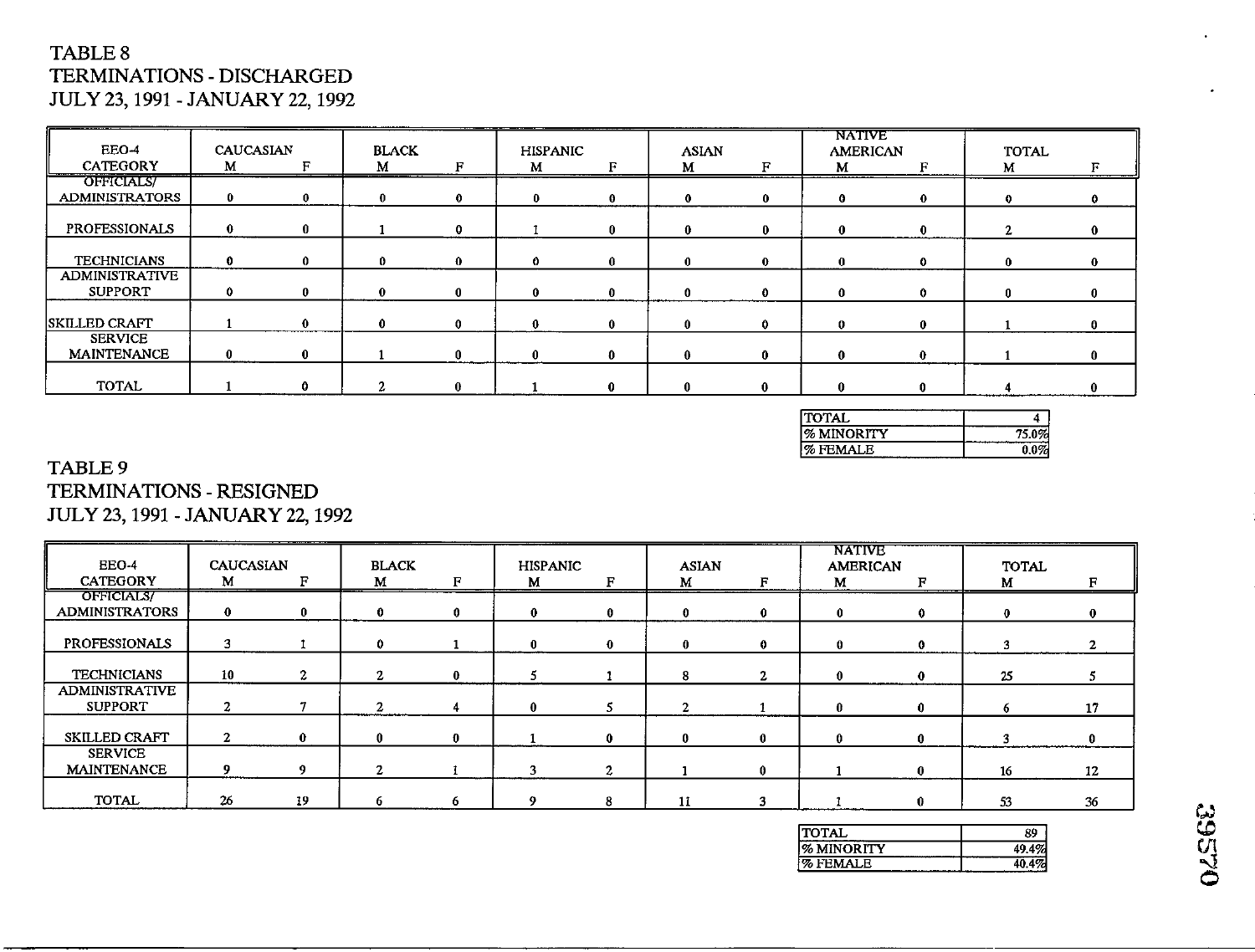#### **TABLE 10 TERMINATIONS - RETIRED JULY 23,1991 -JANUARY 22,1992**

| EEO 4                                | <b>CAUCASIAN</b> |   | <b>BLACK</b> |              | <b>HISPANIC</b> |              | <b>ASIAN</b> |              | <b>NATIVE</b><br><b>AMERICAN</b> |             | <b>TOTAL</b> |  |
|--------------------------------------|------------------|---|--------------|--------------|-----------------|--------------|--------------|--------------|----------------------------------|-------------|--------------|--|
| <b>CATEGORY</b>                      | М                |   | М            | ਸ            | м               | Е            | М            | F            | M                                |             | М            |  |
| OFFICIALS/<br><b>ADMINISTRATORS</b>  | $\mathbf{0}$     |   | 0            | $\mathbf{0}$ |                 |              | 0            | 0            |                                  | 0           |              |  |
| <b>PROFESSIONALS</b>                 | $\mathbf 0$      |   | 0            | $\mathbf{0}$ | 0               | $\mathbf{0}$ | 0            | $\mathbf{0}$ | $\mathbf 0$                      | $\mathbf 0$ | 0            |  |
| <b>TECHNICIANS</b>                   |                  | 0 | 0            | 0            |                 |              | 0            | 0            | $\mathbf{0}$                     | 0           |              |  |
| ADMINISTRATIVE<br><b>SUPPORT</b>     | $\mathbf{0}$     | 0 | $\bf{0}$     | 0            | $\mathbf{0}$    | $\bf{0}$     | 0            | $\bf{0}$     | $\mathbf 0$                      | 0           | 0            |  |
| <b>SKILLED CRAFT</b>                 |                  | 0 | 0            | $\bf{0}$     |                 |              |              | $\bf{0}$     | 0                                | 0           |              |  |
| <b>SERVICE</b><br><b>MAINTENANCE</b> | 2                | A |              | $\mathbf{0}$ |                 |              | o            | 0            | 0                                | 0           | 3            |  |
| <b>TOTAL</b>                         |                  | 0 |              | 0            |                 |              | 0            | 0            |                                  | n           | 10           |  |

| TOTAL             | ı٥ |
|-------------------|----|
| <b>% MINORITY</b> |    |
| % FEMALE          |    |

#### **TABLE 11 TERMINATIONS - ALL JULY 23,199l -JANUARY 22,1992**

| EEO-4                                   | <b>CAUCASIAN</b> | R  | <b>BLACK</b> |              | <b>HISPANIC</b> |               | <b>ASIAN</b> |   | <b>NATIVE</b><br><b>AMERICAN</b> |          | TOTAL |    |
|-----------------------------------------|------------------|----|--------------|--------------|-----------------|---------------|--------------|---|----------------------------------|----------|-------|----|
| <b>CATEGORY</b>                         | М                |    | м            | Ħ.           | M               | R             | м            | Е | М                                | R        | М     | в  |
| OFFICIALS/                              |                  |    |              |              |                 |               |              |   |                                  |          |       |    |
| <b>ADMINISTRATORS</b>                   | $\mathbf{0}$     |    | 0            | $\mathbf{0}$ |                 | 0             |              |   | 0                                | $\bf{0}$ |       |    |
| <b>PROFESSIONALS</b>                    | 3                |    |              |              |                 | 0             |              | 0 | -0                               | $\bf{0}$ |       |    |
| <b>TECHNICIANS</b>                      | 11               |    | 2            | $\mathbf{0}$ |                 |               |              | 2 | $\mathbf 0$                      | 0        | 26    |    |
| <b>ADMINISTRATIVE</b><br><b>SUPPORT</b> | $\mathbf{2}$     |    | 2            | 4            | 0               |               |              |   | 0                                | 0        | D.    | 17 |
| SKILLED CRAFT                           |                  |    | $\mathbf{0}$ | $\mathbf{0}$ |                 | 0             | 0            |   |                                  |          |       |    |
| <b>SERVICE</b><br><b>MAINTENANCE</b>    | 11               | Q  |              |              |                 | $\mathcal{D}$ |              |   |                                  |          | 20    | 12 |
| <b>TOTAL</b>                            | 34               | 19 |              | 6            | 12              | 8             | 11           |   |                                  |          | 67    | 36 |

| <b>TOTAL</b>   | 103 |
|----------------|-----|
| <b>INORITY</b> |     |
| ALE.<br>ч.     |     |

02.562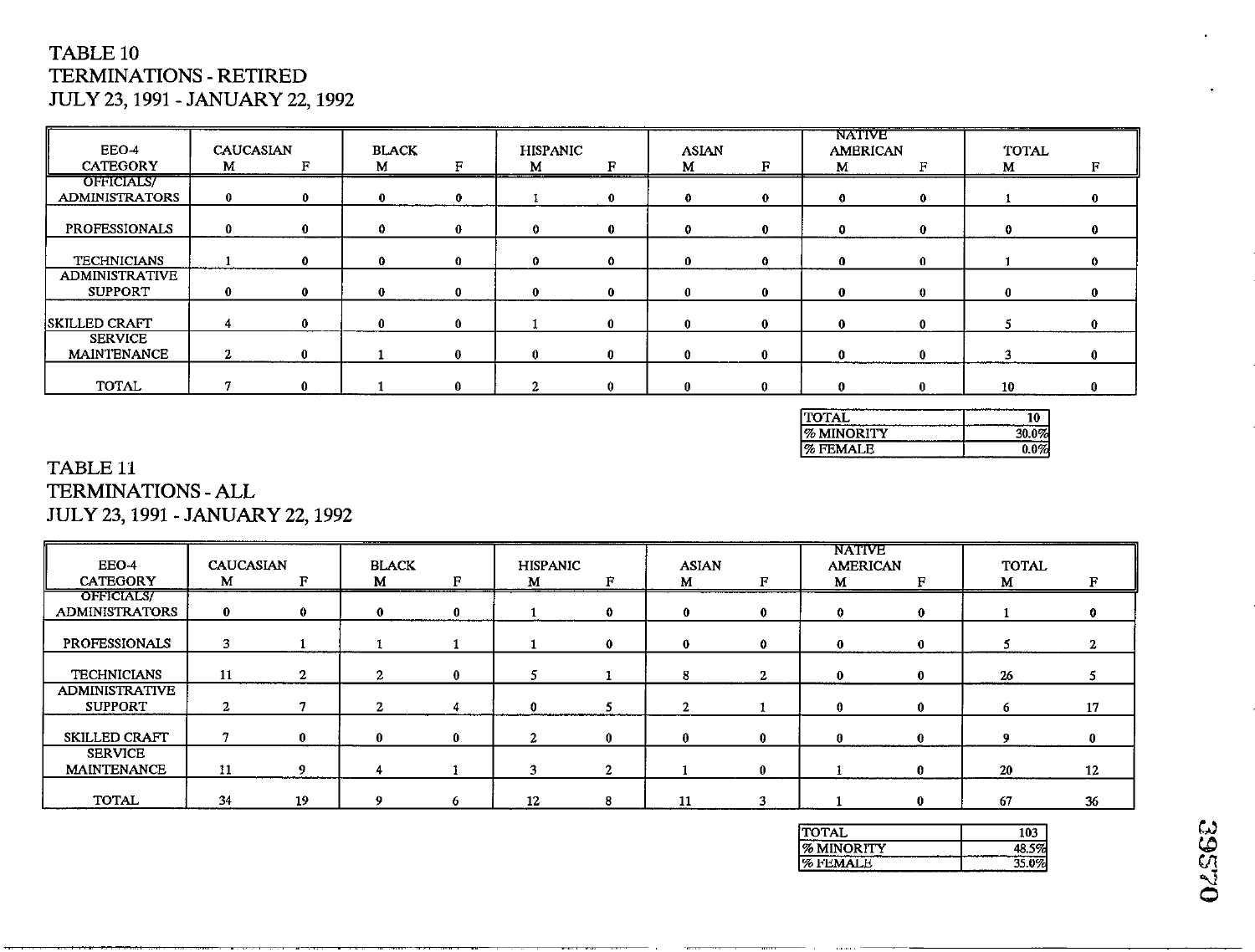### **TABLE 12 TEMPORARY EMPLOYMENT SERVICES JULY 23,1991 -JANUARY 23,1992**

| EEO-4<br><b>CATEGORY</b>                | <b>CAUCASIAN</b><br>M |   | <b>BLACK</b><br>м | R            | <b>HISPANIC</b><br>м | Ð            | <b>ASIAN</b><br>M |    | <b>NATIVE</b><br><b>AMERICAN</b><br>M | в | TOTAL<br>м |  |
|-----------------------------------------|-----------------------|---|-------------------|--------------|----------------------|--------------|-------------------|----|---------------------------------------|---|------------|--|
| OFFICIALS/<br><b>ADMINISTRATORS</b>     | 0                     |   | 0                 | 0            |                      | $\bf{0}$     | O.                | 0  | 0                                     | 0 |            |  |
| <b>PROFESSIONALS</b>                    |                       | 0 | и                 | 0            |                      | $\mathbf{0}$ | Û.                |    | Û                                     | 0 |            |  |
| <b>TECHNICIANS</b>                      | 0                     |   |                   |              | 0                    | $\mathbf{0}$ |                   | 0. | -0                                    | 0 |            |  |
| <b>ADMINISTRATIVE</b><br><b>SUPPORT</b> | 0                     |   |                   |              | 0                    | $\mathbf{0}$ | 0                 | 0. | $\mathbf{a}$                          | 0 |            |  |
| SKILLED CRAFT                           | 0                     |   |                   | 0            | 0                    | $\mathbf{0}$ | 0.                | 0  | $\mathbf{0}$                          | 0 |            |  |
| <b>SERVICE</b><br><b>MAINTENANCE</b>    |                       | 0 |                   | $\mathbf{0}$ |                      | 0            |                   |    |                                       | 0 |            |  |
| TOTAL                                   |                       |   |                   | 2            |                      | $\mathbf{0}$ |                   |    |                                       |   |            |  |

| <b>TOTAL</b> | 10 |
|--------------|----|
| % MINORITY   |    |
| % FEMALE     |    |

04569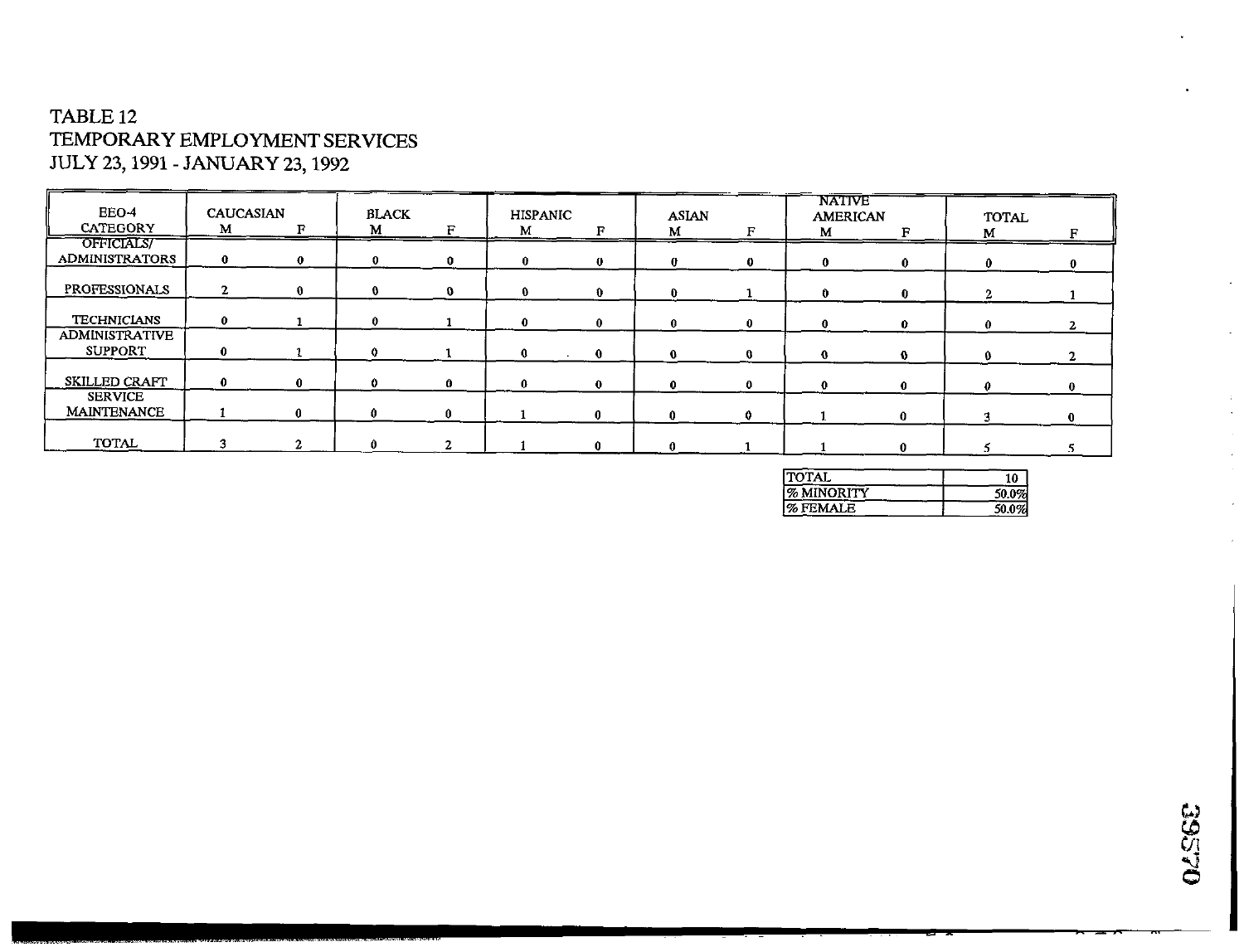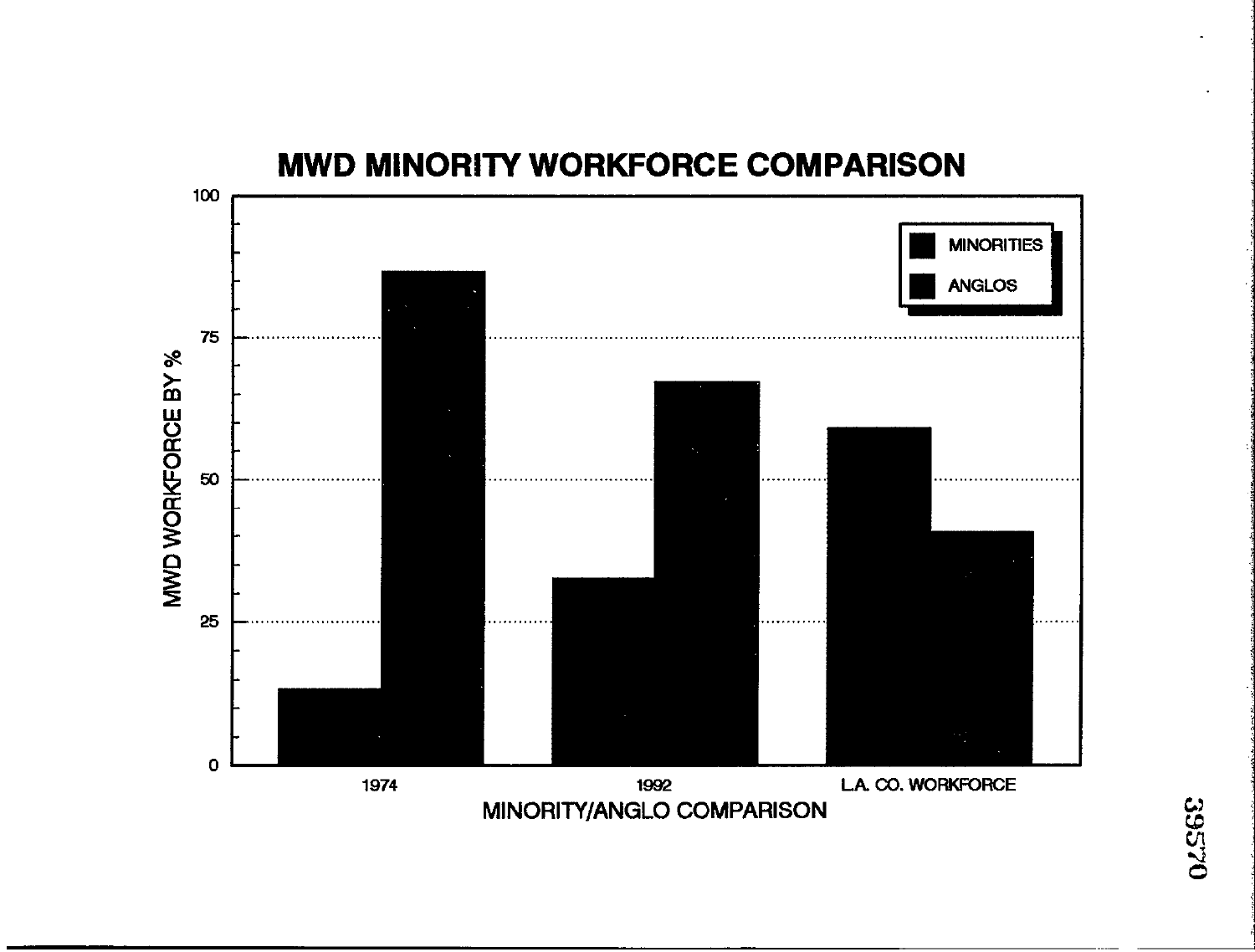

## **WORKFORCE ANALYSIS INCUMBENT PROFILE**

DZSGGC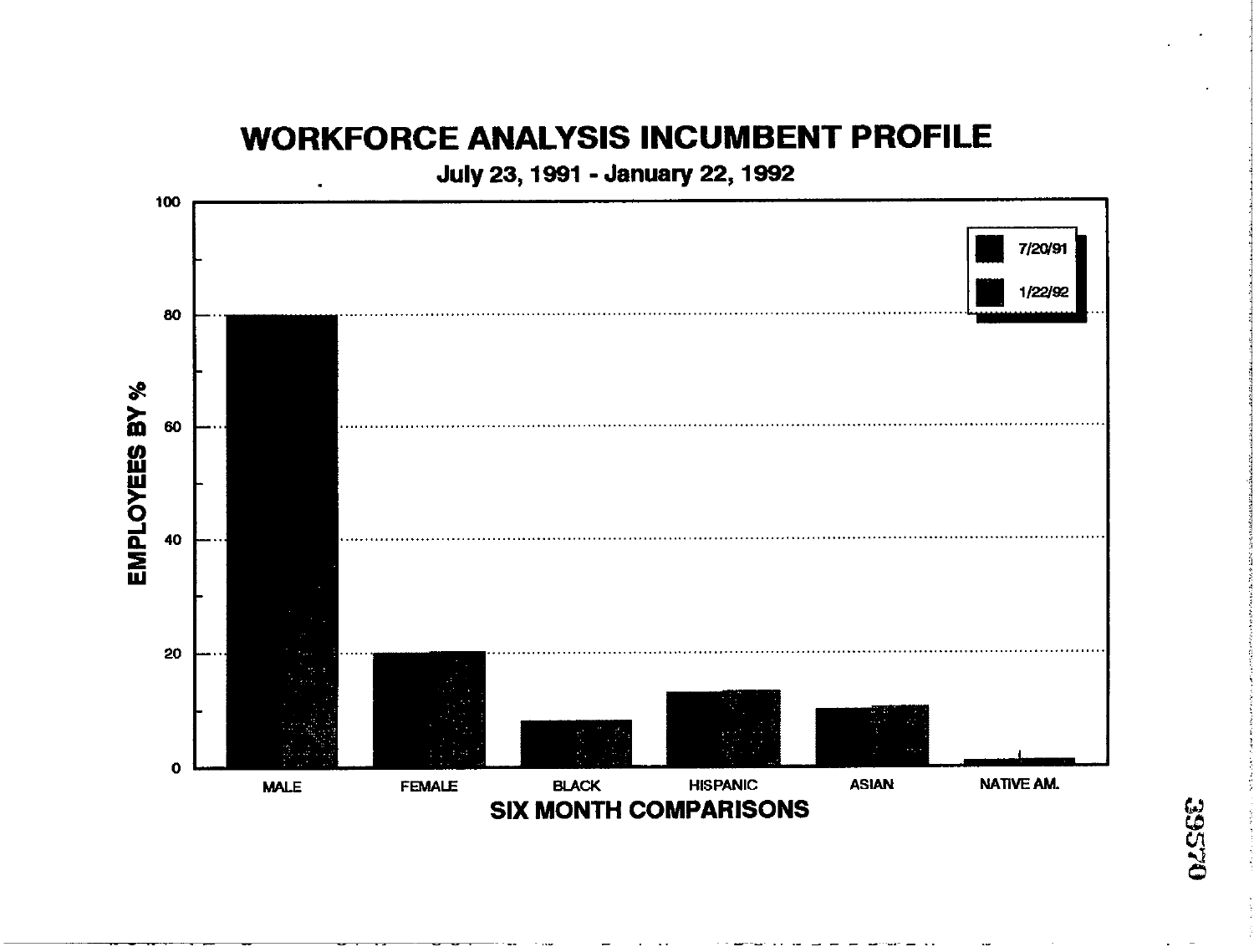

## **MWD FEMALE/MINORITY WORKFORCE COMPARISONS**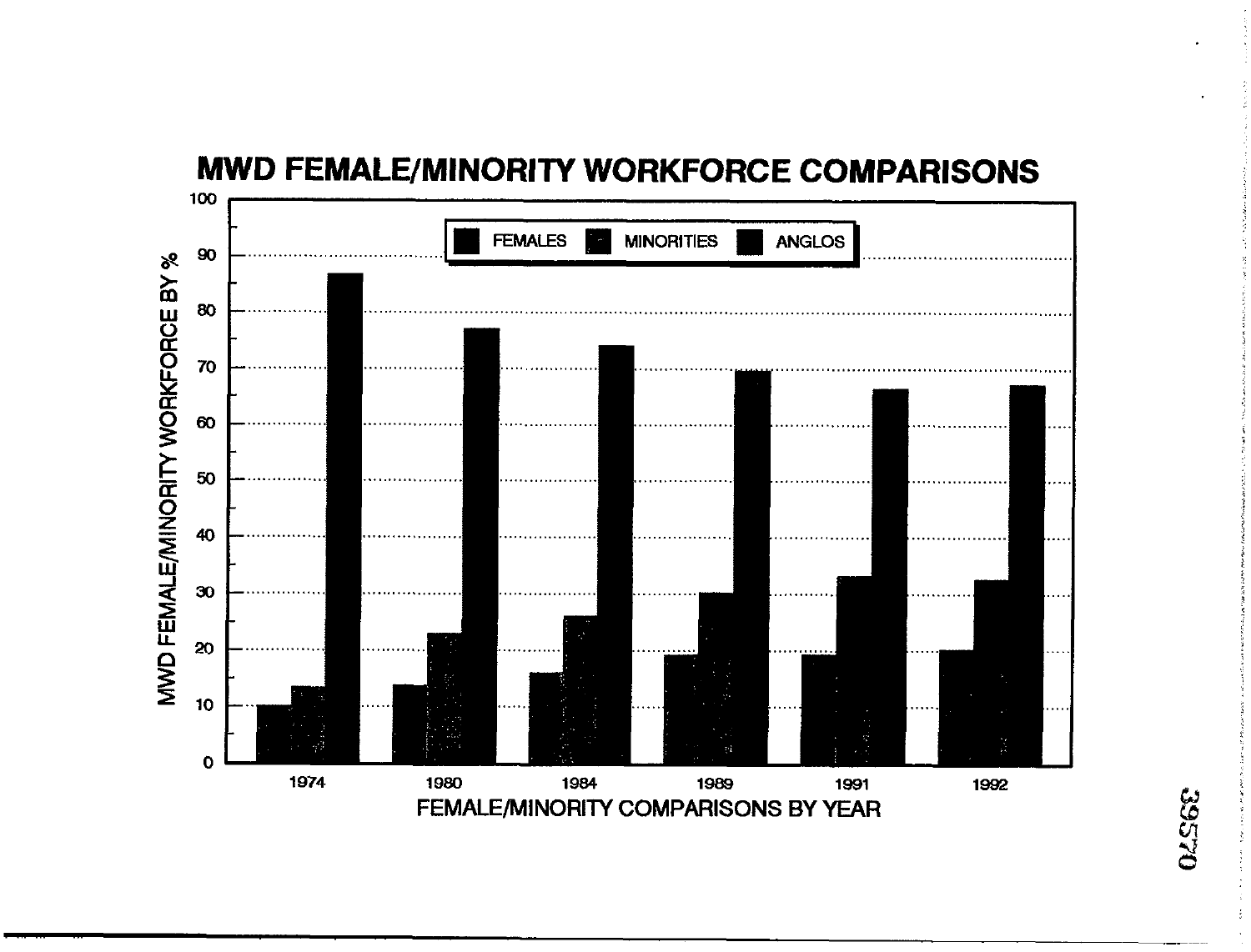## **APPLICANT FLOW**

July 23, 1991 - January 22, 1992

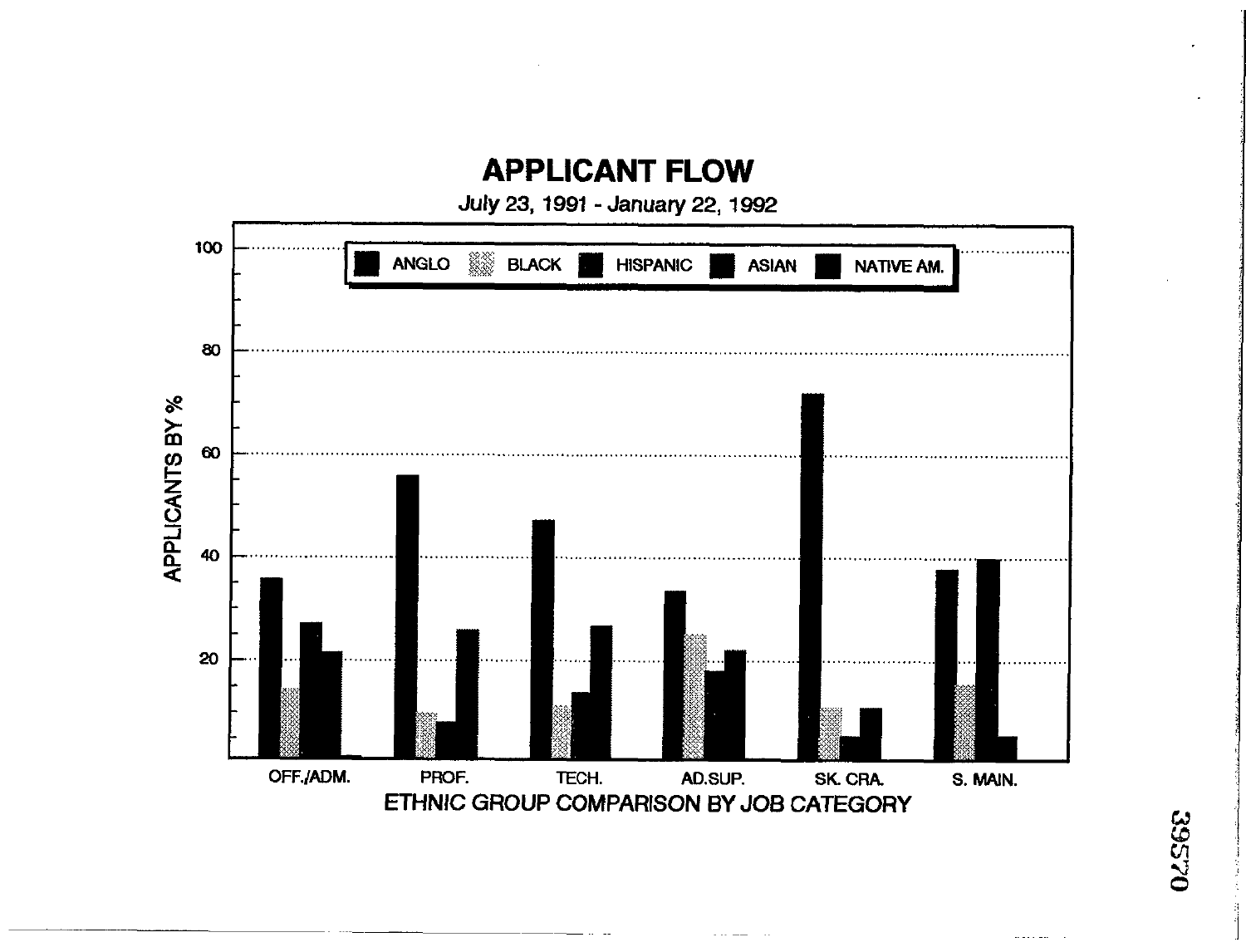## NEW HIRES BY EEO-4 CATEGORY

**July 23,199l - January 22, 1992** 

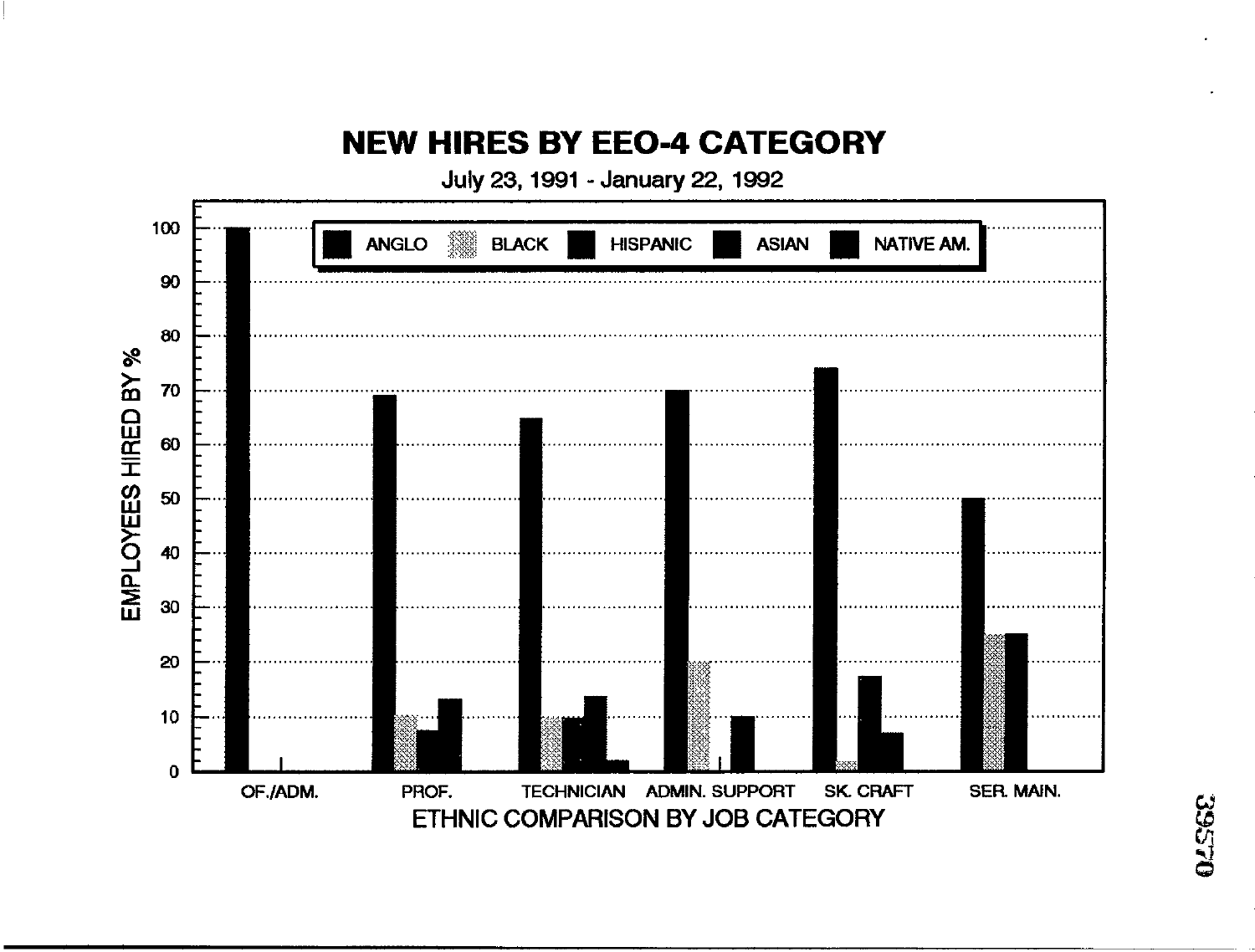# APPLICANT FLOW AND HIRE ANALYSIS - PROFESSIONALS

July 23,199l - January 22,1992



-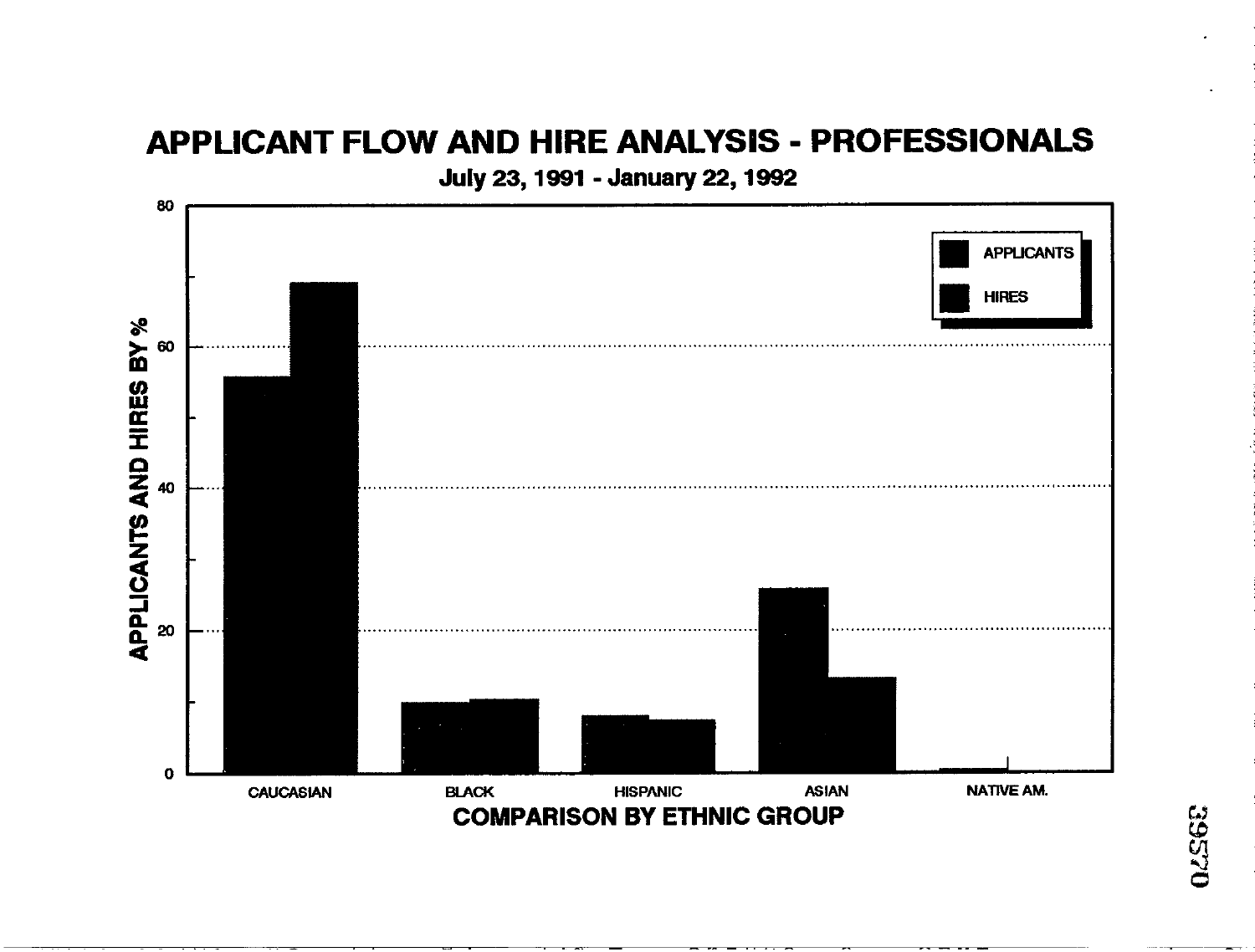# **APPLICANT FLOW AND HIRE ANALYSIS ALL EEO-4 CATEGORIES**

July 23, 1991 - January 22, 1992

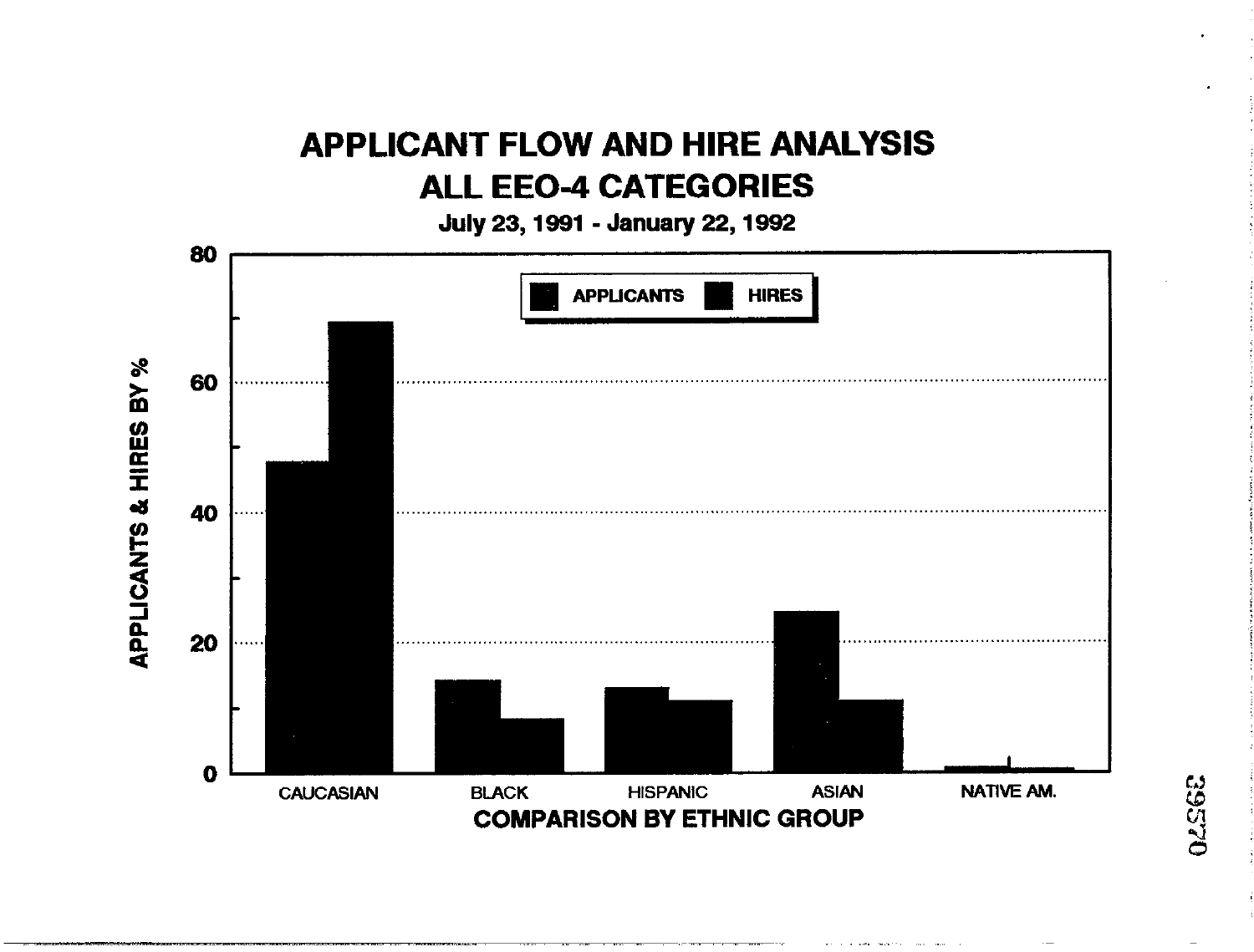### POSITIONS AWARDED THROUGH JOB POSTINGS

July 23, 1991 - January 22, 1992

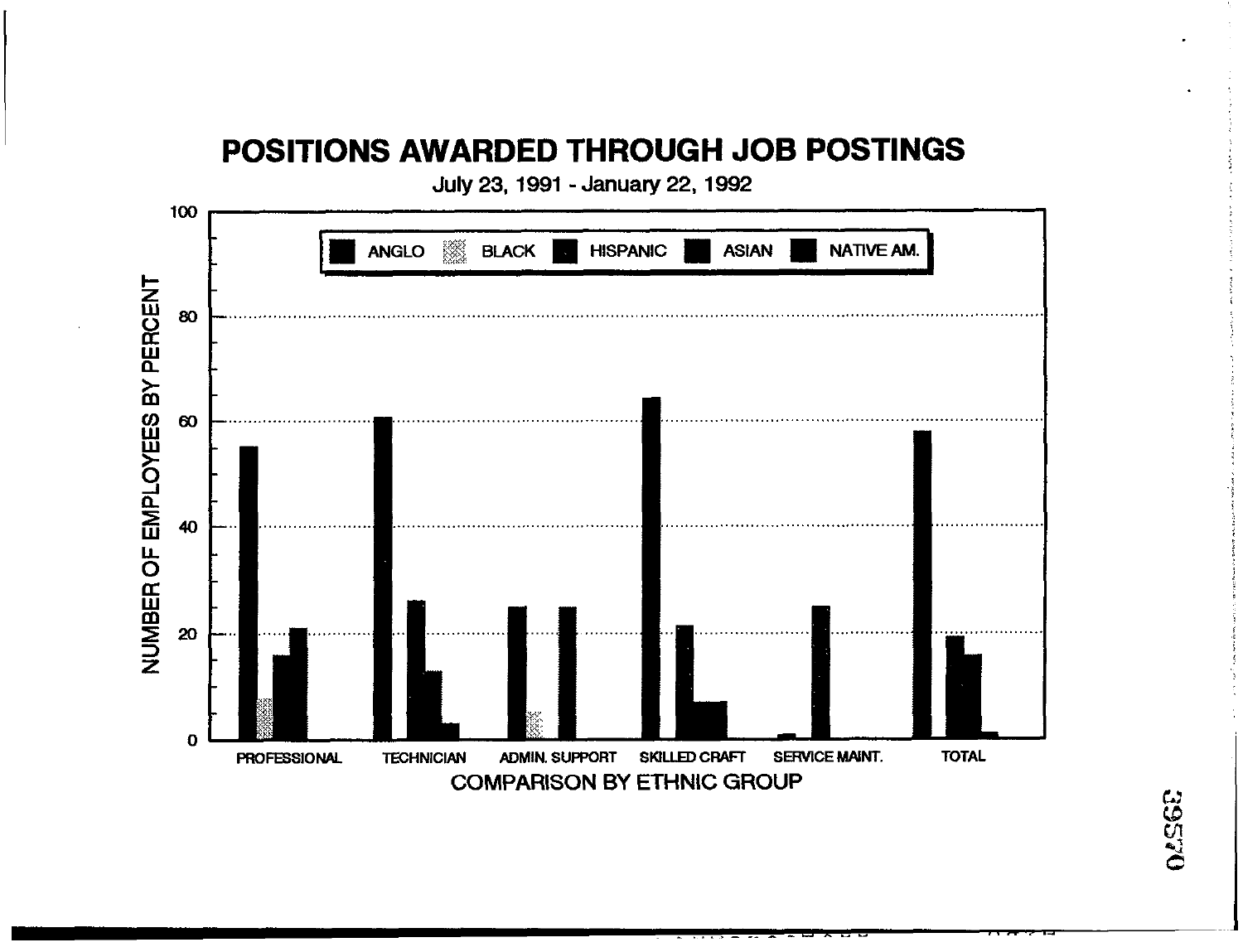## POSITIONS AWARDED THROUGH PROMOTIONS

July 23, 1991 - January 22, 1992



**OLISGED**